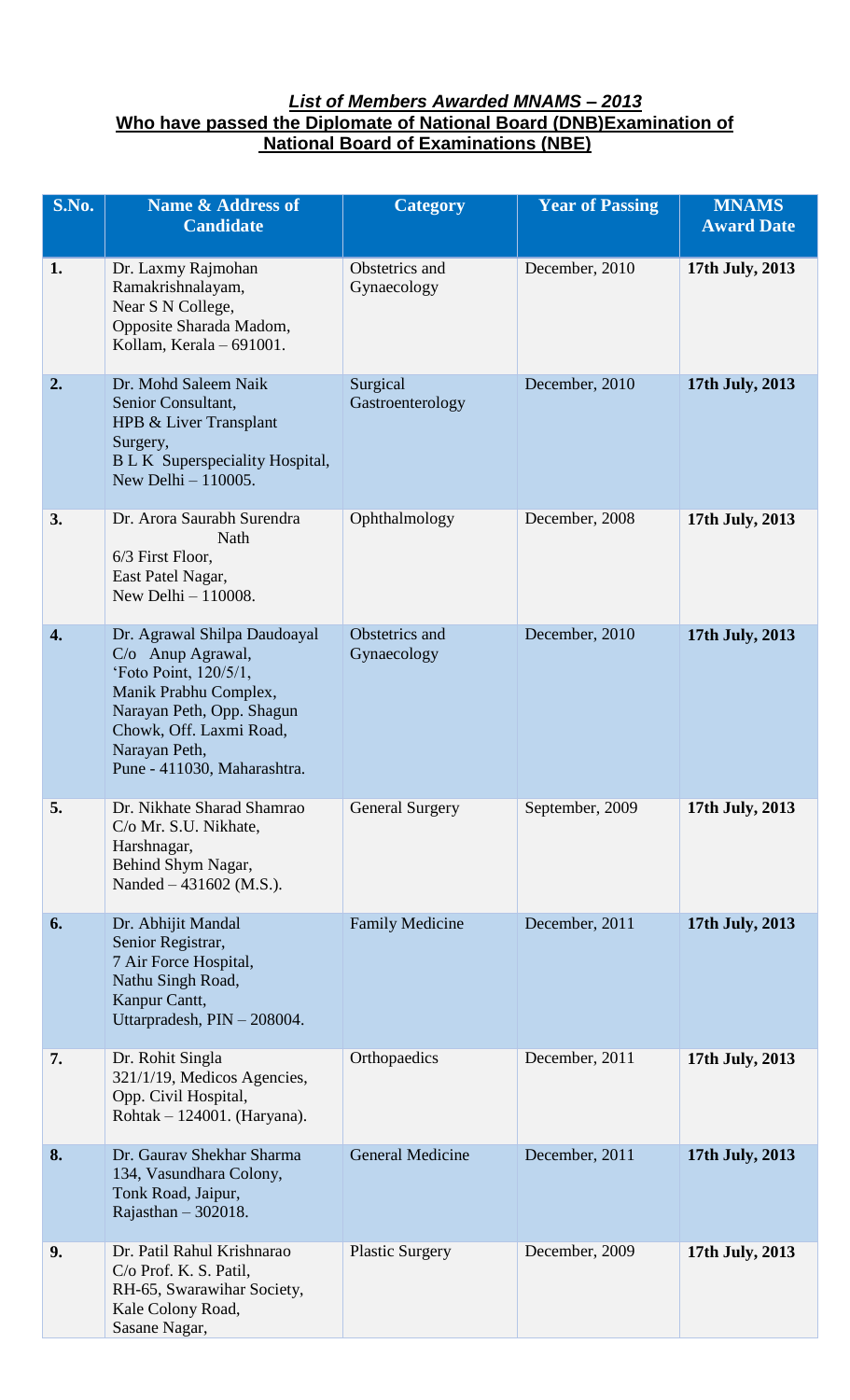|     | Hadapsar, Pune $-411028$ .                                                                                                                                                                      |                             |                |                 |
|-----|-------------------------------------------------------------------------------------------------------------------------------------------------------------------------------------------------|-----------------------------|----------------|-----------------|
| 10. | Dr. Saket Arya<br>Arya Nursing Home,<br>Opp. Old Hospital,<br>Mathura Gate,<br>Bharatpur - 321001 (Rajasthan).                                                                                  | Ophthalmology               | June, 2010     | 17th July, 2013 |
| 11. | Dr. Naziya A. P.<br>Naziya Manzil (H),<br>Near Park Residency,<br>40/490, Koyilandy (PO),<br>Kozhikkode-Dist. PIN - 673305,<br>Kerala.                                                          | Ophthalmology               | June, 2010     | 17th July, 2013 |
| 12. | Dr. Shiva Deep S.<br>No.-4/10 Bharathiyar Nagar,<br>Theni Main Road, Nagamalai,<br>Madurai - 625019<br>(Tamil Nadu).                                                                            | Radiodiagnosis              | June, 2011     | 17th July, 2013 |
| 13. | Dr. Nerkar Kiran Trambak<br>C/o Mr. Nilesh Shirode,<br>Flat No. $-408$ , Building No.5,<br>"B" Wing, Vedvihar,<br>Near Vedbhavan, Paud Road,<br>Kothrud, Depot, Pune - 411038<br>(Maharashtra). | <b>Plastic Surgery</b>      | December, 2011 | 17th July, 2013 |
| 14. | Dr. Jay Kumar Rai<br>S-108, Sankar Hostel,<br>Sri Aurobindo Medical College<br>Campus, Near MR-10 Crossing,<br>Sanwer Road,<br>Indore – 453555 (M.P.)                                           | <b>Nuclear Medicine</b>     | December, 2010 | 17th July, 2013 |
| 15. | Dr. Das Sumita Sisirkumar<br>Opp. Petrol Pump,<br>B/H, Sanosh Tyres,<br>Panchavati, Jamnagar-361002,<br>Gujarat.                                                                                | Ophthalmology               | June, 2009     | 17th July, 2013 |
| 16. | Dr. Amit Kumar<br>H. No. 465, Urban Estate,<br>Jind $(HR) - 126102$ .                                                                                                                           | <b>Respiratory Diseases</b> | December, 2011 | 17th July, 2013 |
| 17. | Dr. (Col.) Prakash Dave<br>C/o Dept. of Surgery,<br>Command Hospital,<br>Eastern Command,<br>Alipore, Kolkata - 700027<br>West Bengal.                                                          | <b>General Surgery</b>      | May, 2007      | 17th July, 2013 |
| 18. | Dr. Ameera D Chimulkar<br>B-104, Rajdoot CHS - Raheja<br>Complex, Panch Marg,<br>Off Yari Road,<br>Versova - Andheri West,<br>Mumbai - 400061<br>(Maharashtra).                                 | Ophthalmology               | December, 2010 | 17th July, 2013 |
| 19. | Dr. Gurinder Bir Singh Kohli<br>Villa, C-26, Green Valley,<br>Sector 41-42,<br>Faridabad, Haryana - 121003.                                                                                     | Orthopaedics                | December, 2011 | 17th July, 2013 |
| 20. | Dr. Mazumdar Vishakha Atul                                                                                                                                                                      | Radiodiagnosis              | June, 2011     | 17th July, 2013 |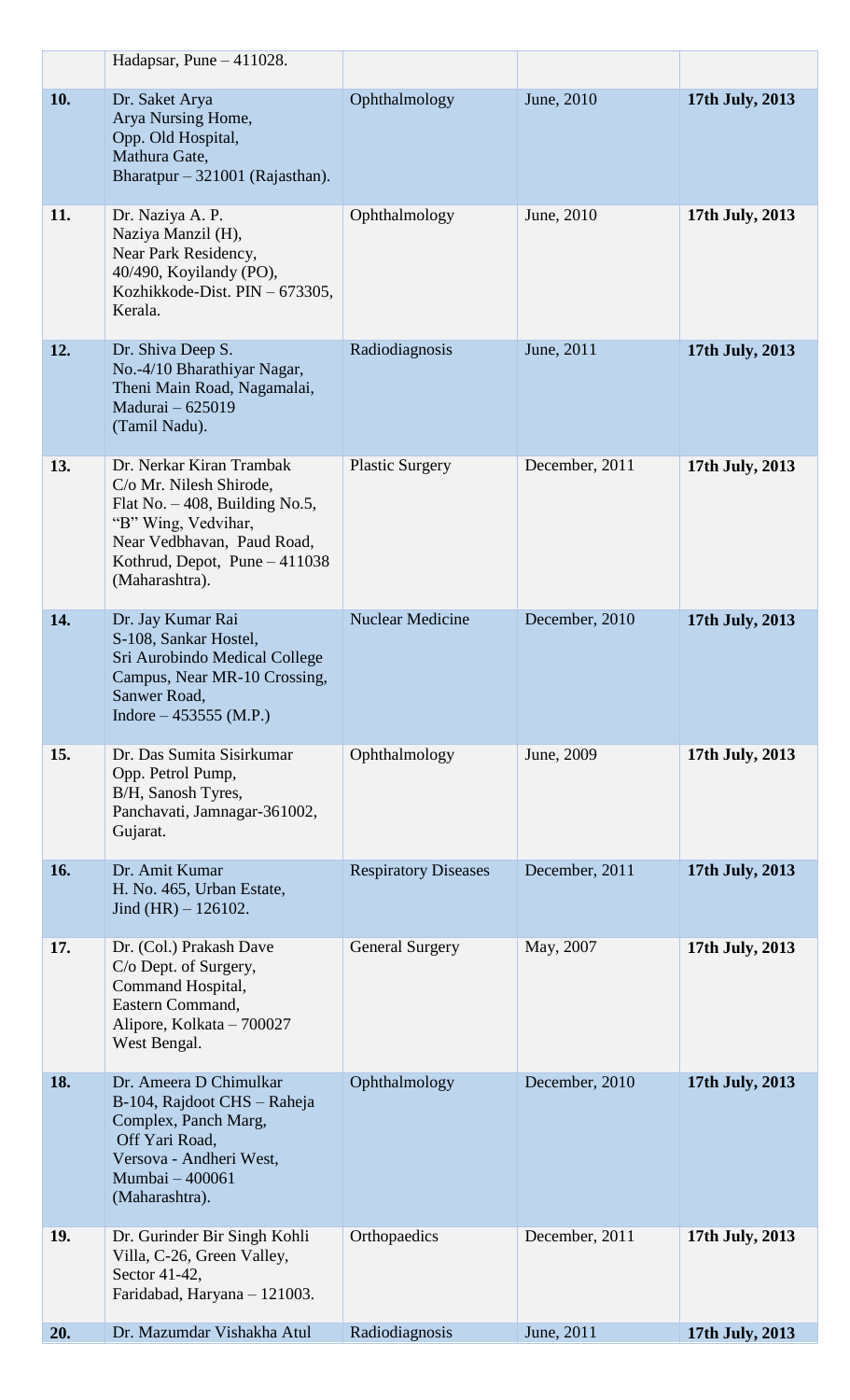|     | B-1, Kaushik Apartment,<br>Barthakur Mill Road,<br>Ulubari, Guwahati,<br>Assam $-781007$ .                                                                                                                                       |                               |                |                 |
|-----|----------------------------------------------------------------------------------------------------------------------------------------------------------------------------------------------------------------------------------|-------------------------------|----------------|-----------------|
| 21. | Dr. Pritam Chatterjee<br>B-1, Kaushik Apartment,<br>Barthakur Mill Road,<br>Ulubari, Guwahati,<br>Assam $-781007$ .                                                                                                              | Radiodiagnosis                | June, 2011     | 17th July, 2013 |
| 22. | Dr. Jagjit Kumar Pandey<br>R.No.21, Research Hostel,<br>Cancer Institute (Civil Hospital),<br>Asarva, Ahmedabad,<br>Gujarat - 380016.                                                                                            | <b>General Surgery</b>        | May, 2009      | 17th July, 2013 |
| 23. | Dr. Wilma Delphine Silvia C.<br>R.,<br>#769, ELSY Villa,<br>14 <sup>th</sup> Cross, MEI Layout,<br>Near Bagalagunte Nagasandra<br>P.O.,<br>Bangalore-560073, Karnataka.                                                          | Biochemistry                  | April, 2002    | 17th July, 2013 |
| 24. | Dr. Potdar Prabodhan Pravin<br>403/B, Woodland CHS,<br>Yamuna Nagar,<br>Off New Link Road,<br>Lokhandwala Complex,<br>Andheri (W), Mumbai - 400053.                                                                              | Orthopaedics                  | December, 2010 | 17th July, 2013 |
| 25. | Dr. Manish Sahni<br>22 Model Colony,<br>Near Bus Stand,<br>Hoshiarpur, Punjab $-146001$ .                                                                                                                                        | <b>General Surgery</b>        | December, 2011 | 17th July, 2013 |
| 26. | Dr. S. Kalyani<br>431 E, Bhrammaputra Railway<br>Apartments,<br>Pilkington Road, Ayanavaram,<br>Chennai -600023 (Tamil Nadu).                                                                                                    | Obstetrics and<br>Gynaecology | December, 2009 | 17th July, 2013 |
| 27. | Dr. Kale Subhash Manohar<br>Consultant Plastic Surgeon,<br>Consultation Room No. 217,<br>P.B. No.3209, Avinashi Road,<br>Kovai Medical Center &<br>Hospital (KMCH), Coimbatore,<br>Tamilnadu $-641014$ .                         | <b>Plastic Surgery</b>        | December, 2011 | 17th July, 2013 |
| 28. | Dr. Ayarekar Minoti Vasantrao<br>C/o Dr. Subhash M. Kale,<br>(Plastic Surgeon),<br>Consultation Room No. 217,<br>P.B. No.3209, Avinashi Road,<br>Kovai Medical Center &<br>Hospital (KMCH), Coimbatore,<br>Tamilnadu $-641014$ . | Paediatrics                   | October, 2009  | 17th July, 2013 |
| 29. | Dr. Shiby John<br>C/o P J Joseph Kumbamthanam<br>Karukachal PO<br>PIN 686540, Kottayam Dt.,<br>Kerala.                                                                                                                           | Orthopaedics                  | December, 2011 | 17th July, 2013 |
| 30. | Dr. Rane Gangaram Tatebhau<br>C-8/2, Lovely Villa,                                                                                                                                                                               | <b>General Medicine</b>       | June, 2011     | 17th July, 2013 |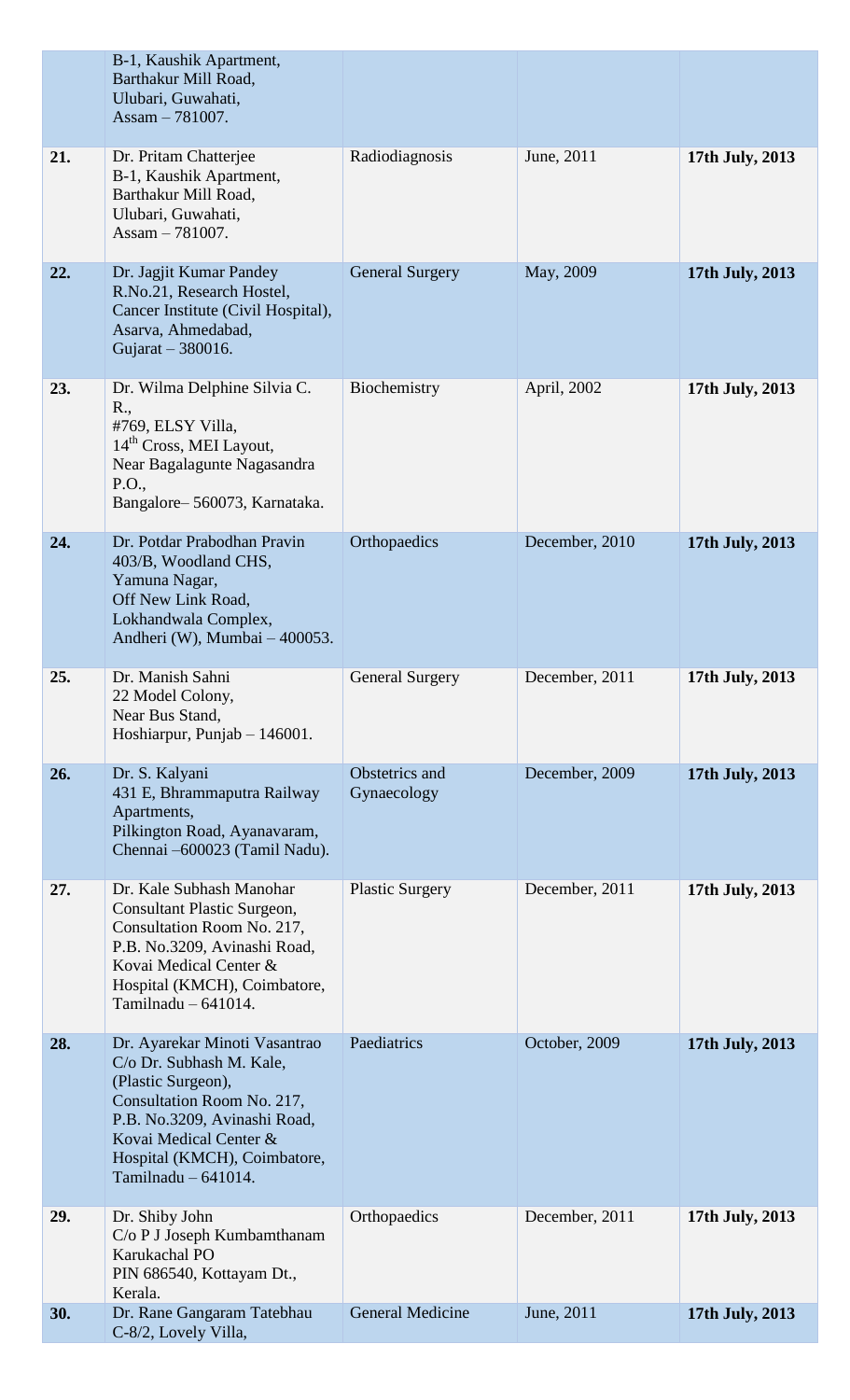|     | Jeevan Bima Nagar,<br>Borivali (West),<br>Mumbai - 400103,<br>(Maharashtra).                                                                                                    |                                                  |                |                 |
|-----|---------------------------------------------------------------------------------------------------------------------------------------------------------------------------------|--------------------------------------------------|----------------|-----------------|
| 31. | Dr. Niranjan T. J.<br>'Sradha' Navaikulam (P.O.),<br>Thiruvananthapuram,<br>Kerala-695603.                                                                                      | Orthopaedics                                     | June, 2010     | 17th July, 2013 |
| 32. | Dr. Davinder Singh<br>B-3, Sai Apartments,<br>Sector $-13$ , Rohini,<br>Delhi - 110085.                                                                                         | Orthopaedics                                     | December, 2011 | 17th July, 2013 |
| 33. | Dr. Suryaprakash Dhaneria<br>Professor & Head,<br>Dept. of Pharmacology,<br>All India Institute of Medical<br>Sciences, Tatibandh, G.E. Road,<br>Raipur (Chhatisgarh) – 492099. | <b>Clinical Pharmacology</b><br>and Therapeutics | May, 1997      | 17th July, 2013 |
| 34. | Dr. Jasbir Kaur<br>B-3, Sai Apartments,<br>Sector $-13$ , Rohini,<br>Delhi - 110085.                                                                                            | Anatomy                                          | October, 2005  | 17th July, 2013 |
| 35. | Dr. Arun Kumar K.<br>'Arunima', T.R.R.A. - 35,<br>Customs Colony,<br>Thamarasseri Road,<br>Poonithura, Kochi - 682038.                                                          | Psychiatry                                       | December, 2011 | 17th July, 2013 |
| 36. | Dr. Abhiman Singh<br>$M.G. - 11$ , Sector – C,<br>Aliganj, Lucknow - 226024.                                                                                                    | Physical Medicine &<br>Rehabilitation            | December, 2011 | 17th July, 2013 |
| 37. | Dr. Kishan Rao K.<br>'Vrindavan', 9-50/3,<br>Kudtadka,<br>Bajal Road, Kankanadi Post,<br>Mangalore $-575007$ .                                                                  | Orthopaedics                                     | December, 2011 | 17th July, 2013 |
| 38. | Dr. Pinkey<br>Flat No. 3, Nishkan Apartment,<br>Plot No. $-23$ ,<br>Pocket – 6, Dwarka Sector I A,<br>Nasirpur Road,<br>New Delhi - 110045.                                     | Obstetrics and<br>Gynaecology                    | June, 2011     | 17th July, 2013 |
| 39. | Dr. Divya Ratna Dhawan<br>193, Frontier Colony,<br>Adarsh Nagar,<br>Jaipur - 302004.<br>Rajasthan.                                                                              | <b>Genito Urinary Surgery</b><br>(Urology)       | December, 2011 | 17th July, 2013 |
| 40. | Dr. Vinant Bhargava<br>$H-96$ , Sector $-25$ ,<br>Jalvayu Vihar,<br>Noida – 201301 (U.P.)                                                                                       | Nephrology                                       | December, 2011 | 17th July, 2013 |
| 41. | Dr. Sujith Janardhanan<br>Ardra, P.O. Kappad,<br>Kannur, Kerala - 670006.                                                                                                       | Radiodiagnosis                                   | December, 2011 | 17th July, 2013 |
| 42. | Dr. Krishnaprasad M.<br>Flat 320, A-Block,                                                                                                                                      | Neuro Surgery                                    | December, 2010 | 17th July, 2013 |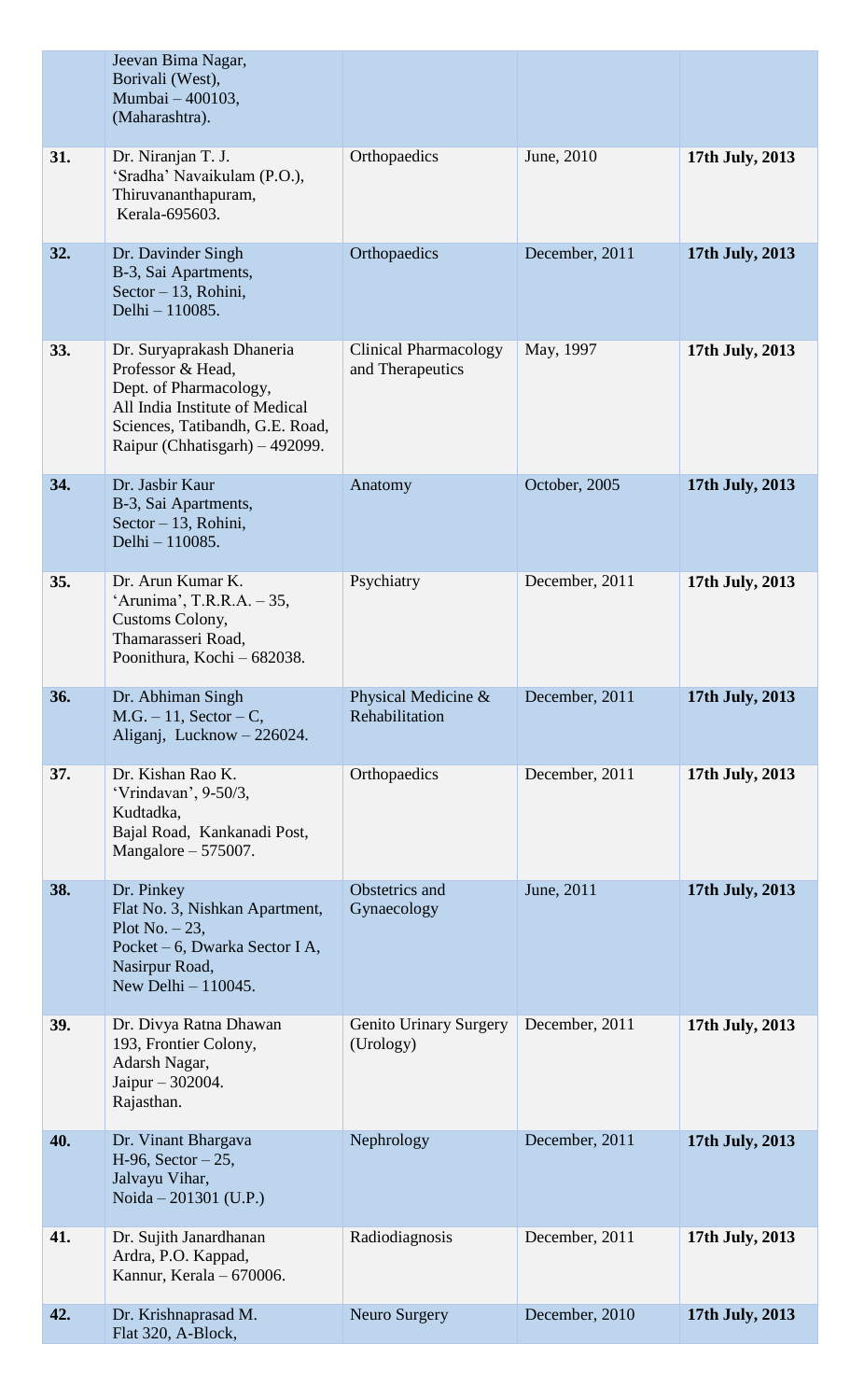|     | Sterling Park Apparments,<br>Kodigehalli Main Road,<br>Sanjeevini Nagar,<br>Sahakar Nagar Post,<br>Bangalore $-92$ .                                                       |                               |                 |                 |
|-----|----------------------------------------------------------------------------------------------------------------------------------------------------------------------------|-------------------------------|-----------------|-----------------|
| 43. | Dr. Vandana Ramakrishna Naik<br>Flat 320, A-Block,<br>Sterling Park Apparments,<br>Kodigehalli Main Road,<br>Sanjeevini Nagar,<br>Sahakar Nagar Post,<br>Bangalore $-92$ . | Obstetrics and<br>Gynaecology | October, 2009   | 17th July, 2013 |
| 44. | Dr. Surajit Sett<br>90, Raja Dinendra Street,<br>Kolkata $-700006$ (West<br>Bengal).                                                                                       | Orthopaedics                  | December, 2011  | 17th July, 2013 |
| 45. | Dr. Vikas Khetan<br>$11/5$ , 5th Street,<br>Dr. Thirumurthy Nagar,<br>Near G. G. Hospital,<br>Nungambakkam,<br>Chennai $-34$ .                                             | Ophthalmology                 | May, 2004       | 17th July, 2013 |
| 46. | Dr. Abhinav Kumar<br>DDA MIG Flat - 402,<br>Pocket $-5$ , Phase $-1$ ,<br>Mayur Vihar,<br>New Delhi.                                                                       | <b>General Surgery</b>        | September, 2006 | 17th July, 2013 |
| 47. | Dr. Narkhede Nilesh Shankar<br>'Ashirwad', Kadolkar Colony –<br>II, Behind ATOM Plast<br>Company, Talegaon, Dabhade,<br>Pune-410506, Maharashtra.                          | Ophthalmology                 | December, 2010  | 17th July, 2013 |
| 48. | Dr. Niranjan Reddy G.<br>3/398-25, Flat No.405,<br>Annapurna Apartments,<br>Sai Kuteer Road,<br>Proddatur $-516360$<br>Kadapa (Dt.), Andhra Pradesh.                       | Orthopaedics                  | December, 2011  | 17th July, 2013 |
| 49. | Dr. Nidhi Goyal<br>93-E, Pocket - K,<br>Sheikh Sarai,<br>Phase II, New Delhi - 110017.                                                                                     | Pathology                     | October, 2007   | 17th July, 2013 |
| 50. | Dr. Sarita Sachdeva<br>H. No.707, Sector $-2$ ,<br>Panchkula $-134112$ ,<br>(Haryana).                                                                                     | <b>Conservative Dentistry</b> | September, 2003 | 17th July, 2013 |
| 51. | Dr. Madhu K. G.<br>Kandathil, Punnapra,<br>Alappuzha,<br>Kerala – 688004.                                                                                                  | <b>General Medicine</b>       | December, 2011  | 17th July, 2013 |
| 52. | Dr. Harish T.<br>No.15, 25th Main,<br>14 <sup>th</sup> Cross, I Phase,<br>J. P. Nagar,<br>Bangalore $-560078$ .                                                            | Psychiatry                    | August, 2007    | 17th July, 2013 |
| 53. | Dr. Rugmini B.V.                                                                                                                                                           | Obstetrics and                | June, 2011      | 17th July, 2013 |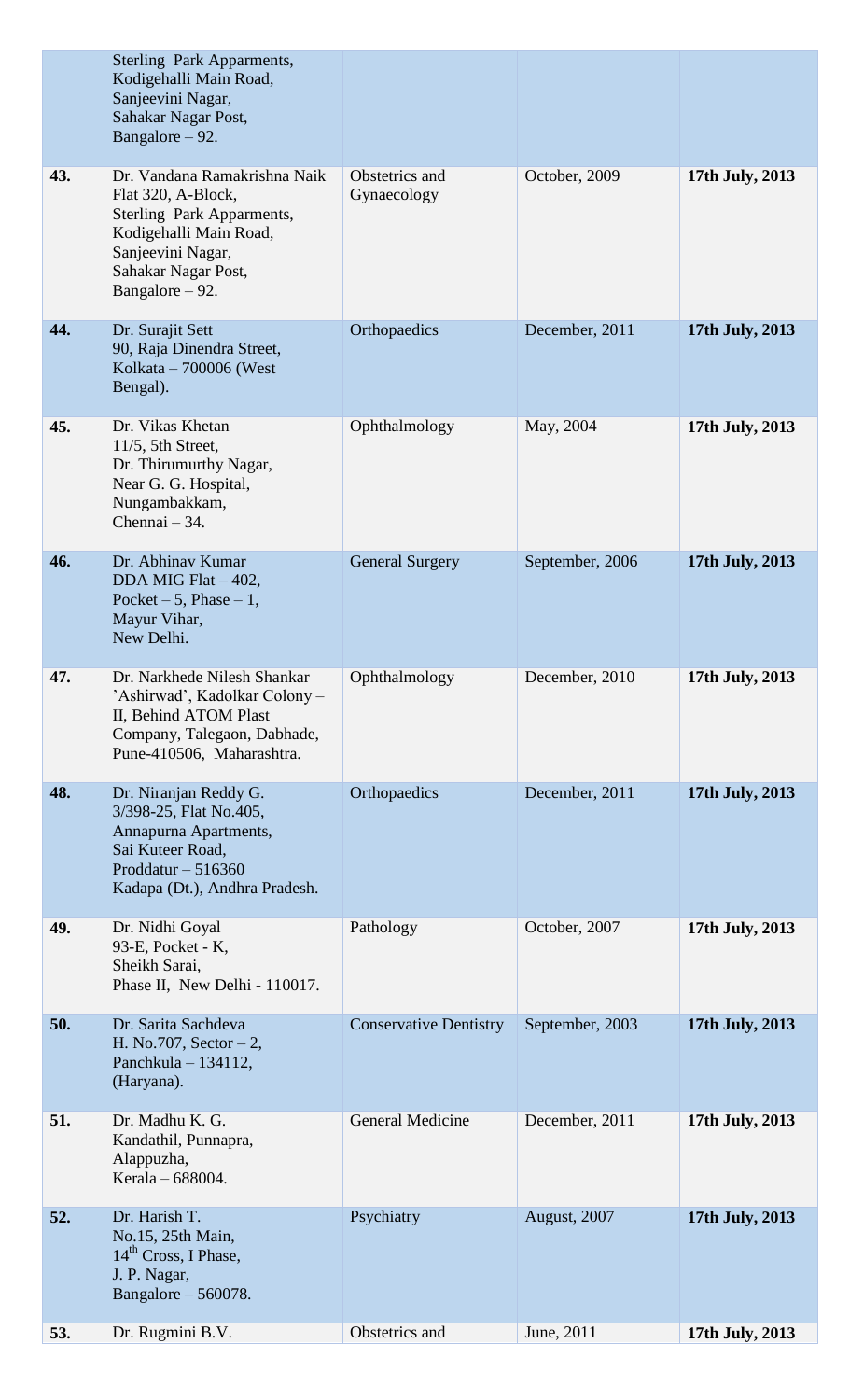|     | Sai Srishty, Puthupally North<br>P.O.,<br>Kayamkulam,<br>Alleppey District,<br>Kerala – 690527.                                                     | Gynaecology                         |                |                 |
|-----|-----------------------------------------------------------------------------------------------------------------------------------------------------|-------------------------------------|----------------|-----------------|
| 54. | Dr. Brijroy V.<br>Souparnika - SMRA-5,<br>Vilayilmoola - Kodumon,<br>Attingal, Kerala.                                                              | Paediatrics                         | November, 2005 | 17th July, 2013 |
| 55. | Dr. Mohamad Tufail Sheikh<br>112, Lane 1, Sector $-$ Ist,<br>Sirsyedabad, Bemina,<br>Srinagar, J. & K - 190018.                                     | Radiodiagnosis                      | December, 2011 | 17th July, 2013 |
| 56. | Dr. M. Deepa<br>D/o K. Muthusamy,<br>Jeyam Stores,<br>Opp. To Taluk Office,<br>Aravakuruchi,<br>Karur, Tamil Nadu.                                  | Obstetrics and<br>Gynaecology       | December, 2011 | 17th July, 2013 |
| 57. | Dr. Shah Kartik Jiteshchandra<br>3, Raj Apartment,<br>Lad Society Road,<br>Nr. Goyal Park Apt.,<br>Vastrapur, Ahmedabad -<br>380015.                | Genito Urinary Surgery<br>(Urology) | December, 2009 | 17th July, 2013 |
| 58. | Dr. Jain Jyotibala Kanakmal<br>Flat 1204, Bld No. - 47,<br>Phase II, NRI Complex,<br>Seawoods, Sector $-54$ , 56, 58,<br>Navi, Mumbai - 400706.     | Ophthalmology                       | December, 2010 | 17th July, 2013 |
| 59. | Dr. Prabhat Kumar Chand<br>P 202, Vaishnavi Rathnam,<br>S.M. Road, T. Dasara Halli,<br>Jalahalli Cross.<br>Bangalore-560057, Karnataka.             | Psychiatry                          | May, 2002      | 17th July, 2013 |
| 60. | Dr. Naveen Aggarwal<br>B-15, Second Floor,<br>Preet Vihar,<br>Delhi - 110092.                                                                       | Anaesthesiology                     | November, 2005 | 17th July, 2013 |
| 61. | Dr. Monica Gupta<br>B-15, Second Floor,<br>Preet Vihar,<br>Delhi - 110092.                                                                          | Anaesthesiology                     | May, 2004      | 17th July, 2013 |
| 62. | Dr. Thomas George<br>Pullolickal House,<br>Perumbaikad P.O.,<br>Kottayam - 16, Kerala.                                                              | Cardiology                          | May, 2008      | 17th July, 2013 |
| 63. | Dr. Abhishek Rajendra Kumar<br>Pande<br>Plot No.22, $2nd$ Floor,<br>Bakshi Lay Out, Devnagar,<br>Khamla Road,<br>Nagpur - 440015,<br>(Maharashtra). | <b>General Medicine</b>             | June, 2010     | 17th July, 2013 |
| 64. | Dr. Debashish Dhar<br>I-1630, Chittaranjan Park,<br>New Delhi - 110019.                                                                             | General Medicine                    | December, 2011 | 17th July, 2013 |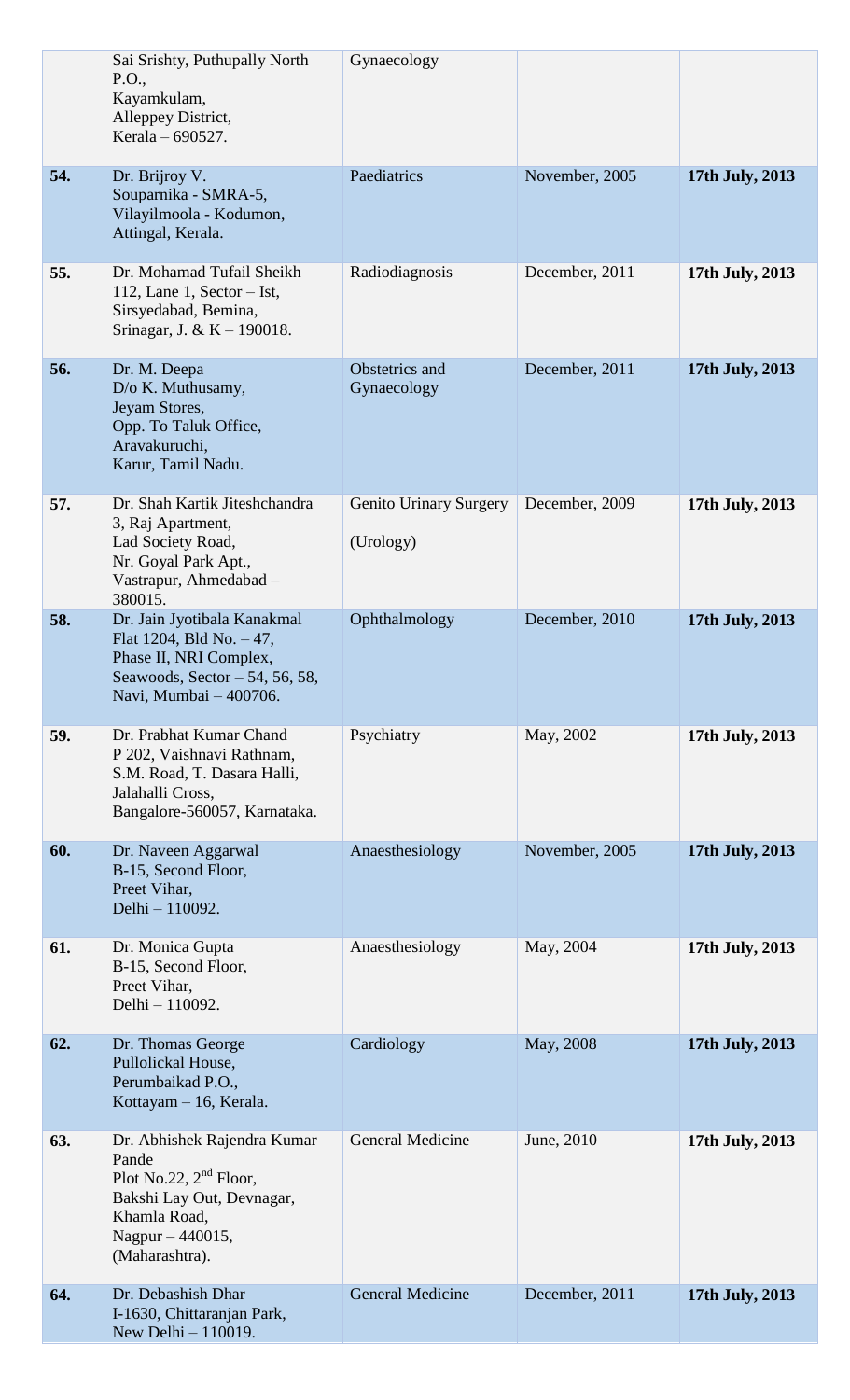| 65. | Dr. Amit Shankar<br>S/o Kiran Shankar,<br>Retired Judge, Road Number-<br>25B, Rajiv Nagar,<br>Patna, Bihar - 800044.                                                   | Otorhinolaryngology                   | December, 2010  | 17th July, 2013 |
|-----|------------------------------------------------------------------------------------------------------------------------------------------------------------------------|---------------------------------------|-----------------|-----------------|
| 66. | Dr. Bhide Rohit Prakash<br>A-302 Ashish Apartments,<br>Saraswat Colony,<br>Dombivli (East) - 421201,<br>Dist. Thane, Maharashtra.                                      | Physical Medicine &<br>Rehabilitation | December, 2010  | 17th July, 2013 |
| 67. | Dr. Varuna Yadav<br>3-Nupur Kunj,<br>E-3, Arera Colony,<br>Bhopal $-426016$ .                                                                                          | Obstetrics &<br>Gynaecology           | May, 2008       | 17th July, 2013 |
| 68. | Dr. Radhika K. P.<br>C/o Dr. Sajeevan E.S.,<br>Dreamz Trikkulam,<br>Tirurangadi (P.O.)<br>Malappuram $(Dist.) - 676306$<br>Kerala.                                     | Anaesthesiology                       | December, 2011  | 17th July, 2013 |
| 69. | Dr. Narendra Chandrabhanji<br>Tajne<br>S-Block 65, New No.4,<br>Ist Floor, 19th Street,<br>Near Mahakali Amman Temple),<br>Anna Nagar, Chennai - 600040<br>Tamil Nadu. | Anaesthesiology                       | December, 2010  | 17th July, 2013 |
| 70. | Dr. Ananta Khurana<br>86, Vikasheel Apartments,<br>Sector $-13$ ,<br>Delhi - 110085.                                                                                   | Dermatology $&$<br>Venereology        | December, 2010  | 17th July, 2013 |
| 71. | Dr. Rajat Jain<br>C-304 Sai Baba Apartment,<br>Rohini Sec $-09$ ,<br>Delhi - 110085.                                                                                   | Radiodiagnosis                        | December, 2011  | 17th July, 2013 |
| 72. | Dr. Bagul Abhay Shivram<br>C/O S. S. Supare,<br>Gitai Nagar, Tiwari Layout,<br>Gopuri, Nalwadi, Wardha,<br>Dist. Wardha Pin - 442001,<br>Maharashtra.                  | Paediatrics                           | October, 2008   | 17th July, 2013 |
| 73. | Dr. Kathawadia Krunal<br>Mohansinh<br>19, Sai Ashish Society,<br>Part - 1, Tadwadi,<br>Rander Road,<br>Surat $-$ 395009 (Gujarat).                                     | Orthopaedics                          | December, 2011  | 17th July, 2013 |
| 74. | Dr. Biju P. P.<br>"Anjima", Post-Kizhur,<br>Payyoli, Kozhikode - DT,<br>Kerala – 673522.                                                                               | <b>General Medicine</b>               | September, 2007 | 17th July, 2013 |
| 75. | Dr. Saurabh Vatss<br>A-88, Rail Nagar,<br>Sector - 50, Noida.                                                                                                          | Psychiatry                            | December, 2010  | 17th July, 2013 |
| 76. | Dr. Raj Kumar Harshwal                                                                                                                                                 | Orthopaedics                          | December, 2011  | 17th July, 2013 |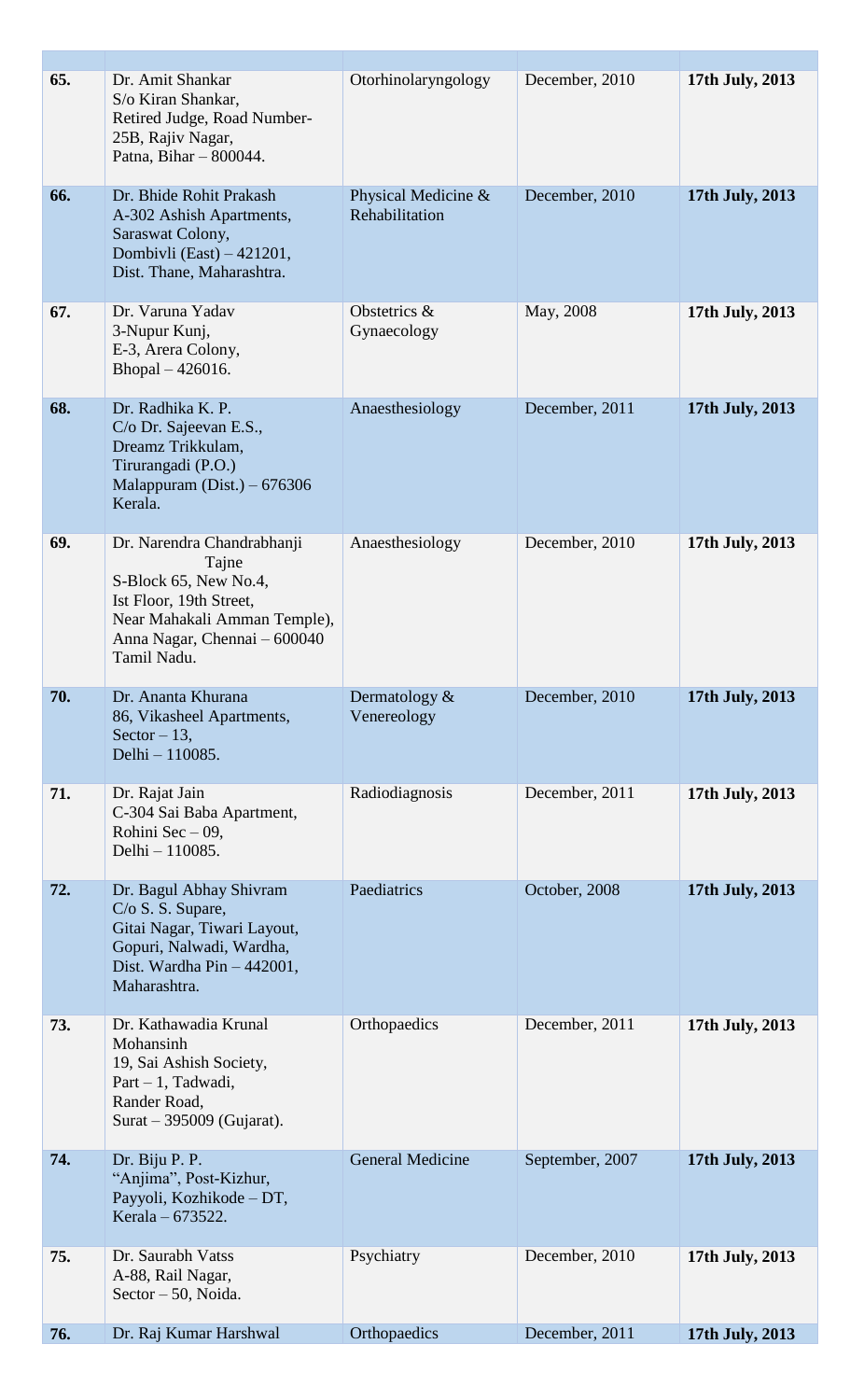|     | B-34, Shivaji Godara Colony,<br>Khatipura Raod,<br>Jhotwara, Jaipur,<br>Rajasthan-302012.                                                                     |                            |                |                 |
|-----|---------------------------------------------------------------------------------------------------------------------------------------------------------------|----------------------------|----------------|-----------------|
| 77. | Dr. Ranaware Abhijit Suryakant<br>B-14, Ambience Empyream,<br>Behind Empress Garden,<br>Gorphadi, Pune - 411001.                                              | Orthopaedics               | December, 2009 | 17th July, 2013 |
| 78. | Dr. Malvika Gupta<br>16A/1524, Vasundhara,<br>Ghaziabad - 201012.<br>Uttar Pradesh.                                                                           | Ophthalmology              | June, 2010     | 17th July, 2013 |
| 79. | Dr. Dhaliwal Kunwarvikram<br>Ranjitsingh<br>Eye Infirmary, Nabha,<br>Radha Soami Marg,<br>Nabha $-147201$ (Punjab).                                           | Ophthalmology              | June, 2012     | 17th July, 2013 |
| 80. | Dr. Sukanta Sen<br>$Flat - 8$ , Aaheli,<br>150 B.B. Chatterjee Road,<br>PO - Kasba, Kolkata - 700042.<br>West Bengal.                                         | Pharmacology               | December, 2011 | 17th July, 2013 |
| 81. | Dr. Anoop K.<br>Melayil House,<br>Puthiyangadi (PO),<br>Kozhikode, Kerala.                                                                                    | <b>General Medicine</b>    | October, 2007  | 17th July, 2013 |
| 82. | Dr. Naigaonkar Rushikesh<br>Arunrao<br>B-6, Club Avenue Apartment,<br>Club Road, Desai Cross,<br>Hubli, Dist. Dharwad<br>(Karnataka).                         | Ophthalmology              | May, 2008      | 17th July, 2013 |
| 83. | Dr. Jaswinder Singh<br>C/o Bikramjit Singh,<br>B-5, Ground Floor,<br>South Ext., Part $-2$ ,<br>New Delhi $-110049$ .                                         | <b>Orthopaedic Surgery</b> | June, 2012     | 17th July, 2013 |
| 84. | Dr. Pranaw Kumar<br>S/o Mr. S.K. Singh,<br>BPK Star Tower, 4 <sup>th</sup> Floor,<br>Above Shopper's Stop,<br>LIG Square, A.B.Road,<br>Indore, M.P. - 452008. | <b>Orthopaedic Surgery</b> | June, 2012     | 17th July, 2013 |
| 85. | Dr. Murkute Amol Shivaji<br>"Morya", Mahalakshmi<br>Apartment,<br>CIDCO, Khode Mala,<br>Near Mangalmurti Nagar,<br>Nashik (Maharashtra) - 422009.             | Paediatrics                | June, 2011     | 17th July, 2013 |
| 86. | Dr. Divesh Jalan<br>H. No.1038, Sector $-4$ ,<br>Near Bal Bhavan,<br>Gurgaon-122001.<br>Haryana.                                                              | Orthopaedics               | December, 2011 | 17th July, 2013 |
| 87. | Dr. Jagath Lal G.                                                                                                                                             | <b>General Surgery</b>     | October, 2004  | 17th July, 2013 |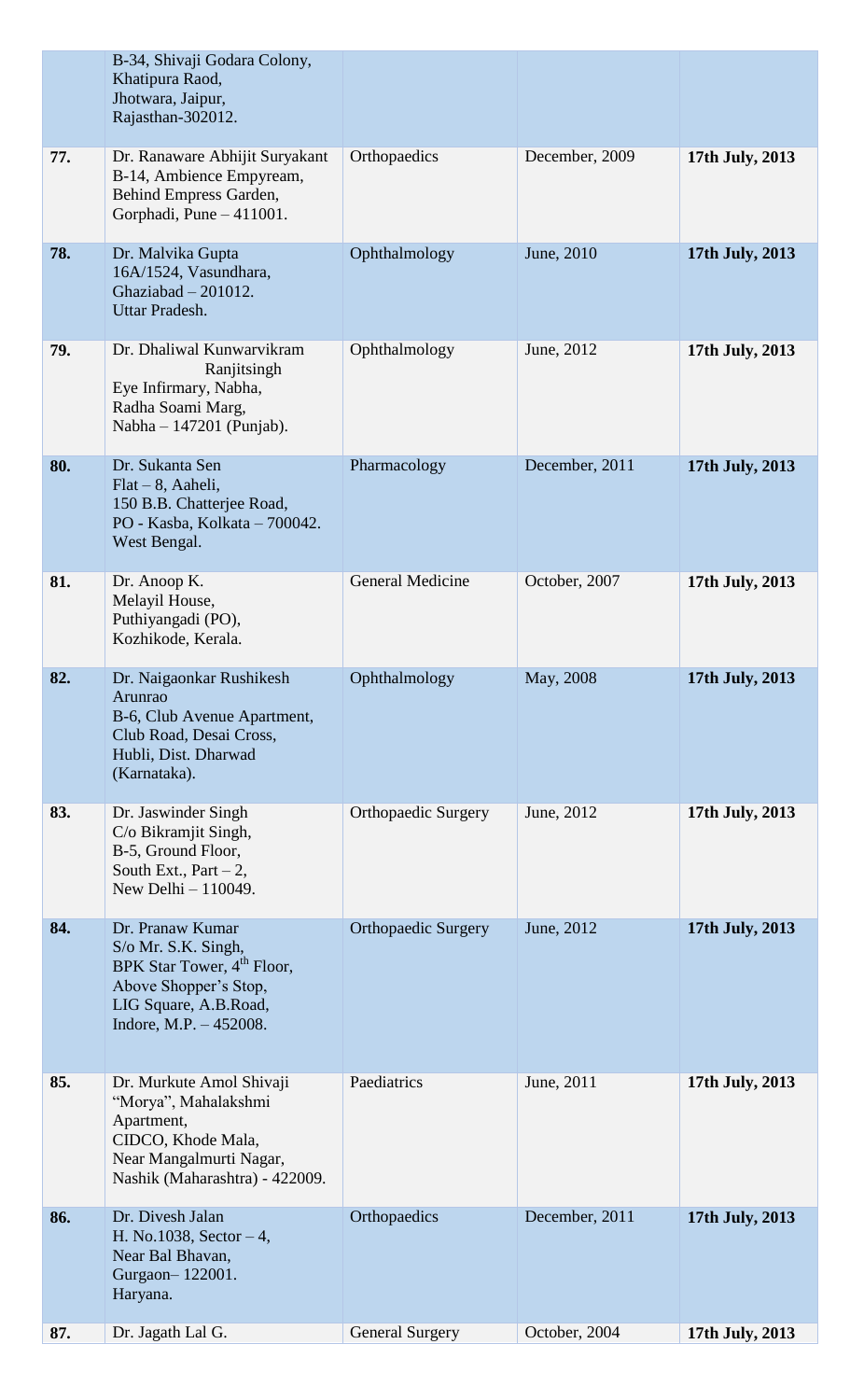|     | Quarters No.44,<br>Type 4, Block 10,<br>Byrasandra Campus,<br>NIMHANS,<br>Bangalore $-560011$ .                                                             |                               |                |                 |
|-----|-------------------------------------------------------------------------------------------------------------------------------------------------------------|-------------------------------|----------------|-----------------|
| 88. | Dr. Biplab Bandyopadhyay<br>19E/1 Dumdum Road,<br>(First Floor),<br>P.O - Ghughudanga,<br>Kolkata - 700030,<br>(West Bengal).                               | Obstetrics and<br>Gynaecology | May, 1993      | 17th July, 2013 |
| 89. | Dr. Pooja Roongta<br>17, A - UMA Path,<br>Ram Nagar, Sodala,<br>Jaipur $-302019$ .                                                                          | Obstetrics and<br>Gynaecology | December, 2009 | 17th July, 2013 |
| 90. | Dr. Arghode Swaroop Ramesh<br>A-503, Sai Sagar Complex,<br>Sector 13, Plot No. $-5$ ,<br>Palm Beach Road,<br>Sanpada, Navi<br>Mumbai, Maharashtra - 400705. | Paediatrics                   | June, 2011     | 17th July, 2013 |
| 91. | Dr. Toke Nilesh Namdeo<br>Plot No. 3-A,<br>Gajanan Maharaj Nagar,<br>Near P. K. Kotecha High School,<br>Bhusawal, Distt. Jalgaon,<br>Maharashtra - 425201.  | <b>General Medicine</b>       | June, 2011     | 17th July, 2013 |
| 92. | Dr. Dilna L.,<br>"Vaikundam", Kottooli Junction,<br>Opp. HP Petrol Pump,<br>(P.O.) Kuthiravattom,<br>Calicut $-673016$ (Kerala).                            | Radiodiagnosis                | June, 2012     | 17th July, 2013 |
| 93. | Dr. Shelke Rupali Pratap<br>C/o Mr. P.R.Shelke,<br>9, Haridarshan, Shivsagar<br>Nagar,<br>Kedgaon, Bhushan Nagar,<br>Ahmednagar, Maharashtra-<br>414005.    | Obstetrics and<br>Gynaecology | June, 2011     | 17th July, 2013 |
| 94. | Dr. Joshi Ganesh Anand<br>Ist Floor, Desai Plaza,<br>Shivaji Chowk, Opp. SBI Bank,<br>Chiplun, Distt. - Ratnagiri,<br>Maharashtra $-415605$ .               | Paediatrics                   | June, 2011     | 17th July, 2013 |
| 95. | Dr. Shah Waliullah<br>69/77 Lal Kuwan Bheri Mandi,<br>Lucknow $-226001$ .                                                                                   | <b>Orthopaedic Surgery</b>    | June, 2012     | 17th July, 2013 |
| 96. | Dr. Prasanna R.<br>No.6 Seethapathy Street,<br>Chitlappakkam,<br>Chennai - 600064.                                                                          | Paediatrics                   | October, 2009  | 17th July, 2013 |
| 97. | Dr. Ram Prakash Lohiya<br>R. No.313, Doctor's Hostel,<br>JPNATC, AIIMS.,<br>Raj Nagar,<br>New Delhi $-110029$ .                                             | Orthopaedics                  | December, 2011 | 17th July, 2013 |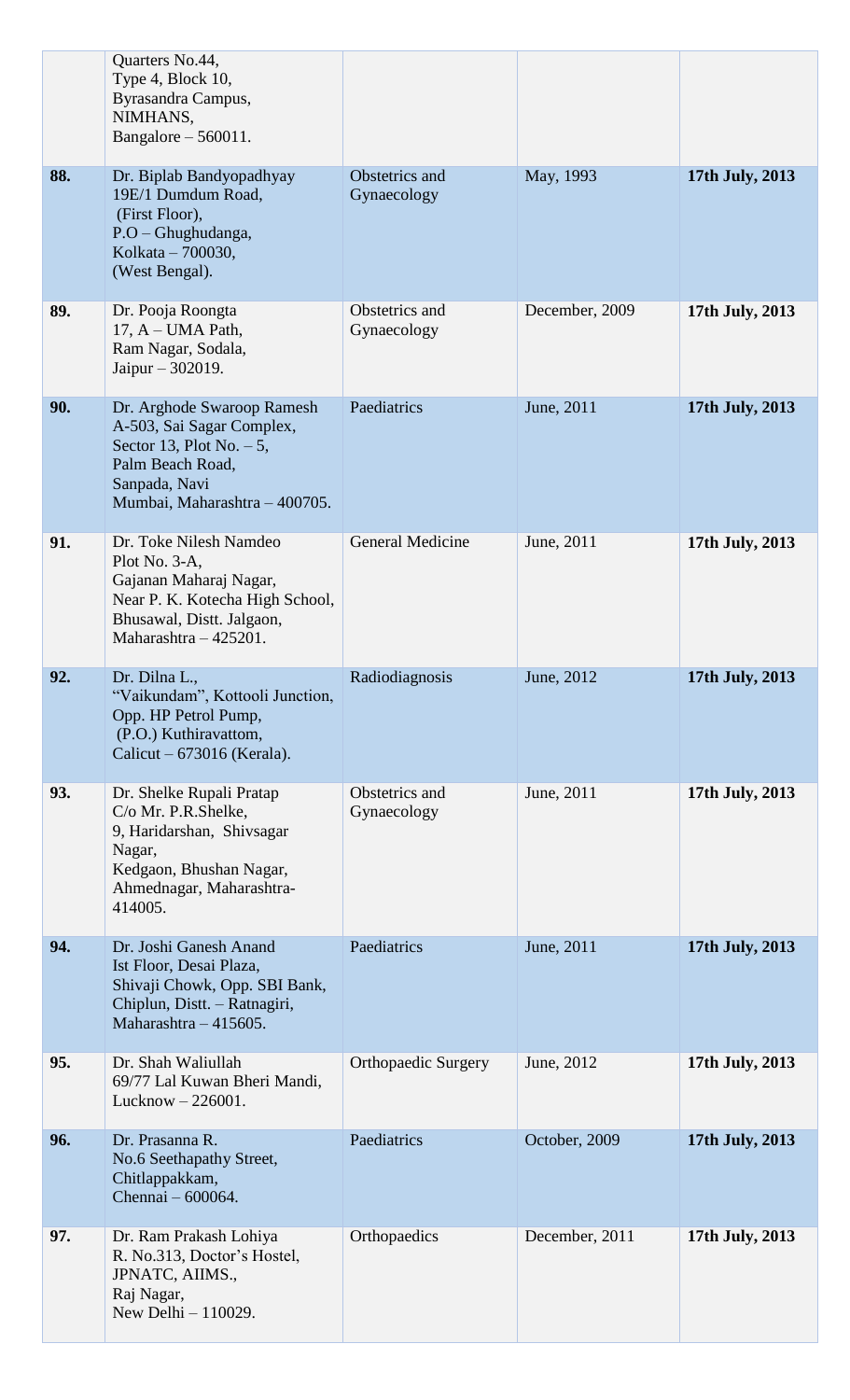| 98.  | Dr. Anza Khader<br>"Maskan", 5/1986 B,<br>K. P. Chandran Road,<br>Rajiv Nagar Colony,<br>P.O. Puthiyara,<br>Kozhikode - 4, Kerala.                                                                                                                                   | Dermatology $&$<br>Venereology  | May, 2005       | 17th July, 2013 |
|------|----------------------------------------------------------------------------------------------------------------------------------------------------------------------------------------------------------------------------------------------------------------------|---------------------------------|-----------------|-----------------|
| 99.  | Dr. Mohamed Shaan<br>Maskan, 5/1986 B,<br>K.P.Chandran Road,<br>Rajiv Nagar Colony,<br>P.O. Puthiyara,<br>Kozhikode, - 4, Kerala.                                                                                                                                    | General Medicine                | May, 2005       | 17th July, 2013 |
| 100. | Dr. Praveen B K<br>S/o B.Krishna Bhat,<br>"Vijayashri" House,<br>Nelakkala Road,<br>Anangoor, Kasaragod - 671121<br>Kerala.                                                                                                                                          | Paediatrics                     | December, 2011  | 17th July, 2013 |
| 101. | Dr. Apurba Sankar Sastry<br><b>Assistant Professor in</b><br>Microbiology, Quarter No.E-24,<br><b>JIPMER Campus,</b><br>Jawaharlal Institute of<br>Postgraduate Medical Education<br>and Research (JIPMER),<br>Dhanwanti Nagar, Gorimedu,<br>Pondicherry $-605006$ . | Microbiology                    | December, 2011  | 17th July, 2013 |
| 102. | Dr. Sandhya Bhat K.<br>W/o Dr. Apurba Sankar Sastry,<br>Quarter No.E-24,<br><b>JIPMER Campus,</b><br>Jawaharlal Institute of<br><b>Postgraduate Medical Education</b><br>and Research (JIPMER),<br>Dhanwanti Nagar, Gorimedu,<br>Pondicherry $-605006$ .             | Microbiology                    | December, 2010  | 17th July, 2013 |
| 103. | Dr. G. Parvathy<br>AG2 TC 36/1569(34),<br>Kailasam Pradakshina<br>Apartments,<br>Sreevaraham Manacaud,<br>Trivandrum $-695009$ .                                                                                                                                     | Anaesthesiology                 | June, 1994      | 17th July, 2013 |
| 104. | Dr. Vivek Krishnan<br>'Vijaya Vihar', IRA A-66,<br>Nettayam P.O.,<br>Thiruvananthapuram $-695013$ ,<br>Kerala.                                                                                                                                                       | Obstetrics and<br>Gynaecology   | December, 2010  | 17th July, 2013 |
| 105. | Dr. Betsy Ambooken<br>G1 Navani Apartments,<br>Zenana Mission Road,<br>Chembukavu P.O.,<br>Thrissur - 680020, Kerala.                                                                                                                                                | Dermatology $\&$<br>Venereology | September, 2005 | 17th July, 2013 |
| 106. | Dr. Kirnapure Vikil Ramesh<br>S/o Ramesh P. Kirnapure,<br>Double Storied Miner Qrt.<br>No.22, Hindustan Lalpeth<br>Colliery WCL., Chandrapur,<br>Maharashtra - 442507.                                                                                               | <b>Orthopaedic Surgery</b>      | June, 2012      | 17th July, 2013 |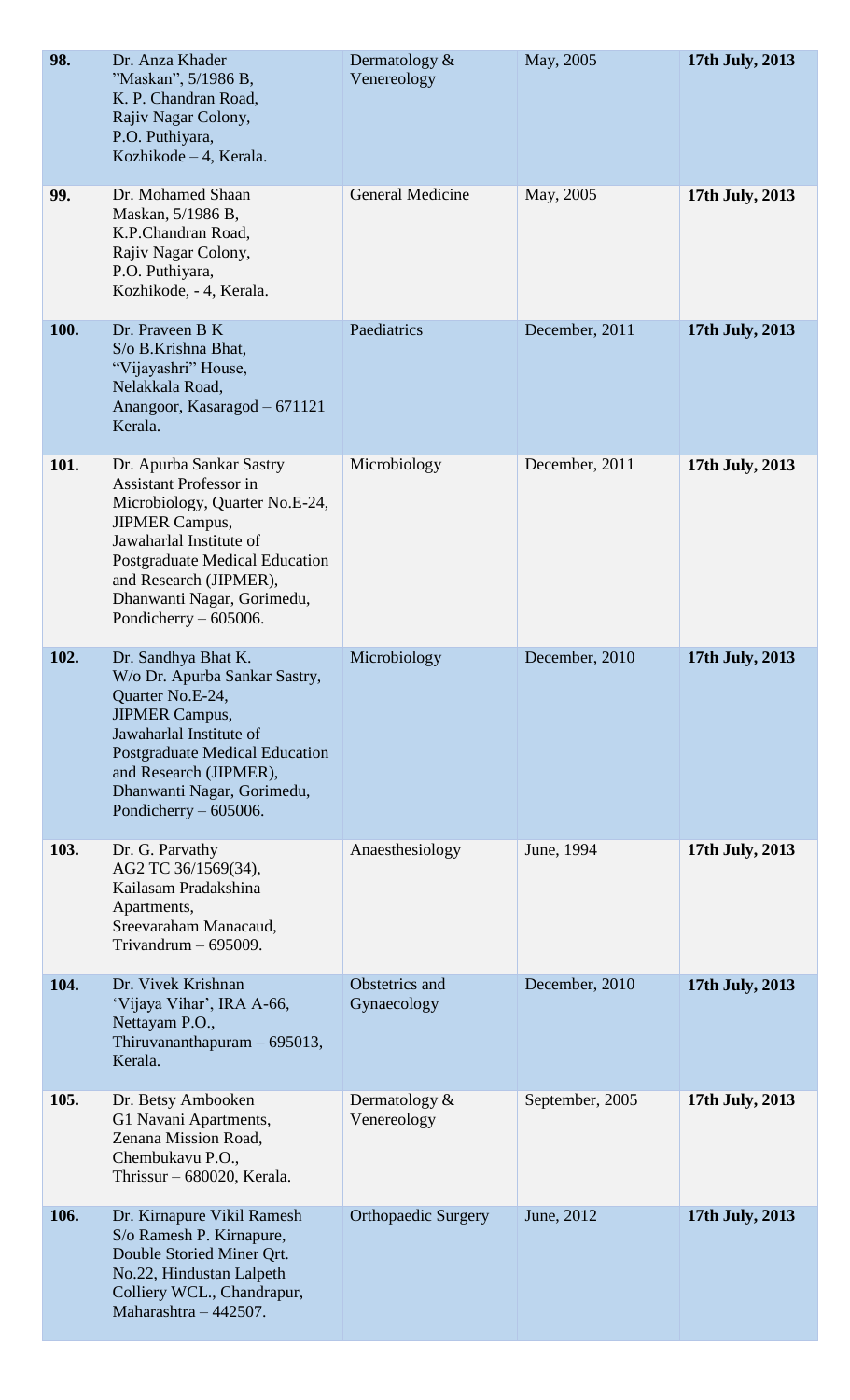| 107. | Dr. Santosh Kumar Swain<br>3R/01, Staff Quarter,<br>IMS & Sum Hospital,<br>Kalinga Nagar,<br>Bhubaneswar - 751003, Odisha.                                                            | Otorhinolaryngology           | December, 2010 | 17th July, 2013 |
|------|---------------------------------------------------------------------------------------------------------------------------------------------------------------------------------------|-------------------------------|----------------|-----------------|
| 108. | Dr. Sunitha V.C.<br>E-38, JIPMER Campus,<br>Dhanvantari Nagar,<br>Pondicherry $-605006$ .                                                                                             | Radiodiagnosis                | June, 2010     | 17th July, 2013 |
| 109. | Dr. Nipun Bajaj<br>G-68, Second Floor Front,<br>Kiran Garden,<br>Uttam Nagar,<br>New Delhi - 110059.                                                                                  | Orthopaedics                  | October, 2008  | 17th July, 2013 |
| 110. | Dr. Nagvenkar Swapnil Shripad<br>C/o Mr. Shridhar Manguesh<br>Shirodkar, H. No.311, Satiwada,<br>Carapur Tisk, Sanquelim,<br>North Goa - 403505.                                      | Radiodiagnosis                | June, 2008     | 17th July, 2013 |
| 111. | Dr. Nipun Jindal<br>Jindal House,<br>Devi Nagar, Paonta Sahib,<br>Himachal Pradesh - 173025.                                                                                          | <b>Orthopaedic Surgery</b>    | June, 2012     | 17th July, 2013 |
| 112. | Dr. Baliga Satyendra Surendra<br>B-2, Lal Deval Co-op Hsg.<br>Society, 1, Synagogue Street,<br>Pune $-411001$ .                                                                       | <b>Orthopaedic Surgery</b>    | June, 2012     | 17th July, 2013 |
| 113. | Dr. Mahajan Rahul Yadav<br>C/o Shri Y. L. Mahajan,<br>'Visawa' Building,<br>Near Kotecha Ladies College,<br>Shantinagar, Bhusaval<br>PIN - 425201.<br>Dist. - Jalgaon, (Maharashtra). | Ophthalmology                 | December, 2010 | 17th July, 2013 |
| 114. | Dr. Roly Srivastava<br>887, Y-1 Block,<br>Kidwai Nagar,<br>Kanpur – 208011.                                                                                                           | Radiodiagnosis                | June, 2010     | 17th July, 2013 |
| 115. | Dr. M. P. Premnivas<br>2/12/73, S. S. Koil Street,<br>Paramakudi-623707<br>Ramnad District, Tamil Nadu.                                                                               | <b>Orthopaedic Surgery</b>    | June, 2012     | 17th July, 2013 |
| 116. | Dr. Waseem Yosuf Kawoos<br>Hilal-A-Baad,<br>Qamarwari, Sec No. 1<br>Srinagar, Kashmir - 190010.                                                                                       | <b>Respiratory Diseases</b>   | June, 2012     | 17th July, 2013 |
| 117. | Dr. Avneesh Kumar Singh<br>C-315, ST No.-11,<br>Ganga Vihar,<br>Delhi - 110094.                                                                                                       | Radiodiagnosis                | June, 2012     | 17th July, 2013 |
| 118. | Dr. Prem Haridas Menon<br>'Gokulam', T. C. 6/1763(1)<br>PTPN - 286, PTP Nagar P.O.,<br>Trivandrum - 695038. (Kerala).                                                                 | Orthopaedics                  | June, 2010     | 17th July, 2013 |
| 119. | Dr. Gopalakrishnakurup Rajesh<br>Vayanavila Puthenveedu,                                                                                                                              | Obstetrics and<br>Gynaecology | June, 2011     | 17th July, 2013 |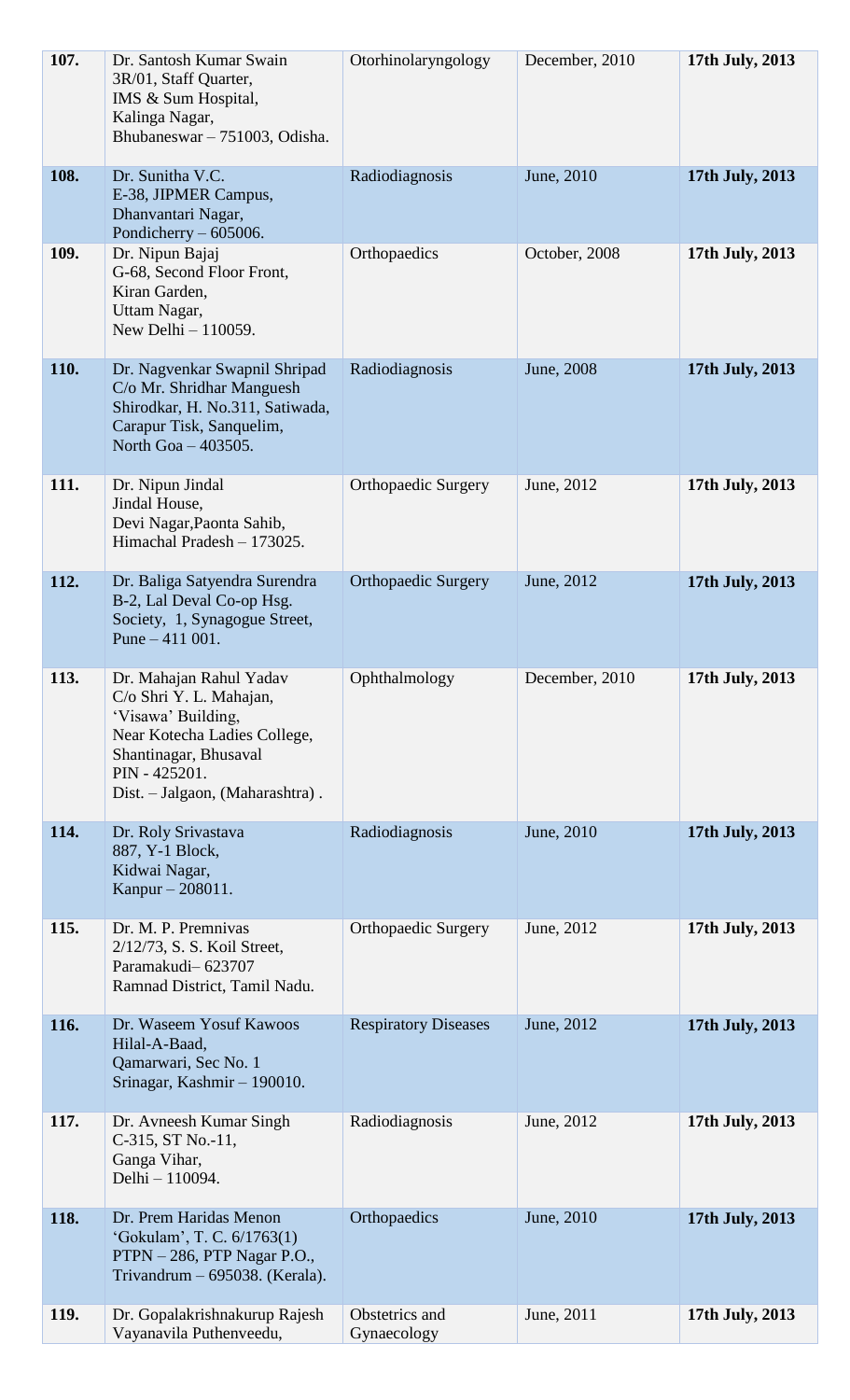|      | Poruvazhy, Chathakulam,<br>Kollam, Kerala-690520.                                                                                             |                               |                |                 |
|------|-----------------------------------------------------------------------------------------------------------------------------------------------|-------------------------------|----------------|-----------------|
| 120. | Dr. Gaurav Saini<br>House No.835,<br>Sector $-11$ ,<br>Panchukula – 134109,<br>(Haryana).                                                     | Orthopaedics                  | December, 2010 | 17th July, 2013 |
| 121. | Dr. Venkatesan, S.<br>Room No.424, Masjid Moth<br><b>Resident Doctors</b><br>Hostel(AIIMS),<br>South Extension Part 2,<br>New Delhi - 110049. | <b>Orthopaedic Surgery</b>    | June, 2012     | 17th July, 2013 |
| 122. | Dr. Suresh S.<br>No.7, Doctor Street,<br>Puliyanur, Taniyal Post,<br>Tindivanam, Villupuram Dt.,<br>Tamil Nadu - 604207.                      | Orthopaedics                  | December, 2011 | 17th July, 2013 |
| 123. | Dr. Kashif A W S J Anwar<br>$C/O$ Mr. S. J. Anwar,<br>Cross Road 1/B,<br>H.No.11, PO : Azad Nagar,<br>Jamshedpur $-832110$ .                  | Pathology                     | December, 2011 | 17th July, 2013 |
| 124. | Dr. Priyadarshi Amit<br>549, First Floot,<br>Niti Khand II, Indirapuram,<br>Ghaziabad - 201010 (U.P.).                                        | <b>Orthopaedic Surgery</b>    | June, 2012     | 17th July, 2013 |
| 125. | Dr. Hitesh Dawar<br>House No.184, Ground Floor,<br>Sector $-22$ ,<br>Gurgaon - 122015, Haryana.                                               | <b>Orthopaedic Surgery</b>    | June, 2012     | 17th July, 2013 |
| 126. | Dr. Vipul Garg<br>CU-102, Vishakha Enclave,<br>Pitampura, Delhi - 110088.                                                                     | <b>Orthopaedic Surgery</b>    | June, 2012     | 17th July, 2013 |
| 127. | Dr. Jyoti<br>CU-102, Vishakha Enclave,<br>Pitampura, Delhi - 110088.                                                                          | Anaesthesiology               | June, 2010     | 17th July, 2013 |
| 128. | Dr. Vaishali Jain<br>Mahaveer Hospital,<br>2-A Scheme No.71,<br>$Sector - C$ ,<br>Footi Kothi Chauraha Ring<br>Road, Indore (M.P.).           | Obstetrics and<br>Gynaecology | June, 2011     | 17th July, 2013 |
| 129. | Dr. Pranav Gupta<br>B-37 C. C. Colony,<br>Opp. Rana Pratap Bagh,<br>Delhi - 110007.                                                           | Paediatrics                   | June, 2011     | 17th July, 2013 |
| 130. | Dr. Daljit Singh<br>H. No. $711$ , Phase $-7$ ,<br>Mohali, Punjab - 160061.                                                                   | Orthopaedics                  | December, 2011 | 17th July, 2013 |
| 131. | Dr. Valluvan R.<br>7/94, Gent's Hostel,<br>AIIMS., Ansari Nagar,<br>New Delhi - 110029.                                                       | Anaesthesiology               | June, 2012     | 17th July, 2013 |
| 132. | Dr. Chidrawar Raghavendra                                                                                                                     | Orthopaedics                  | December, 2011 | 17th July, 2013 |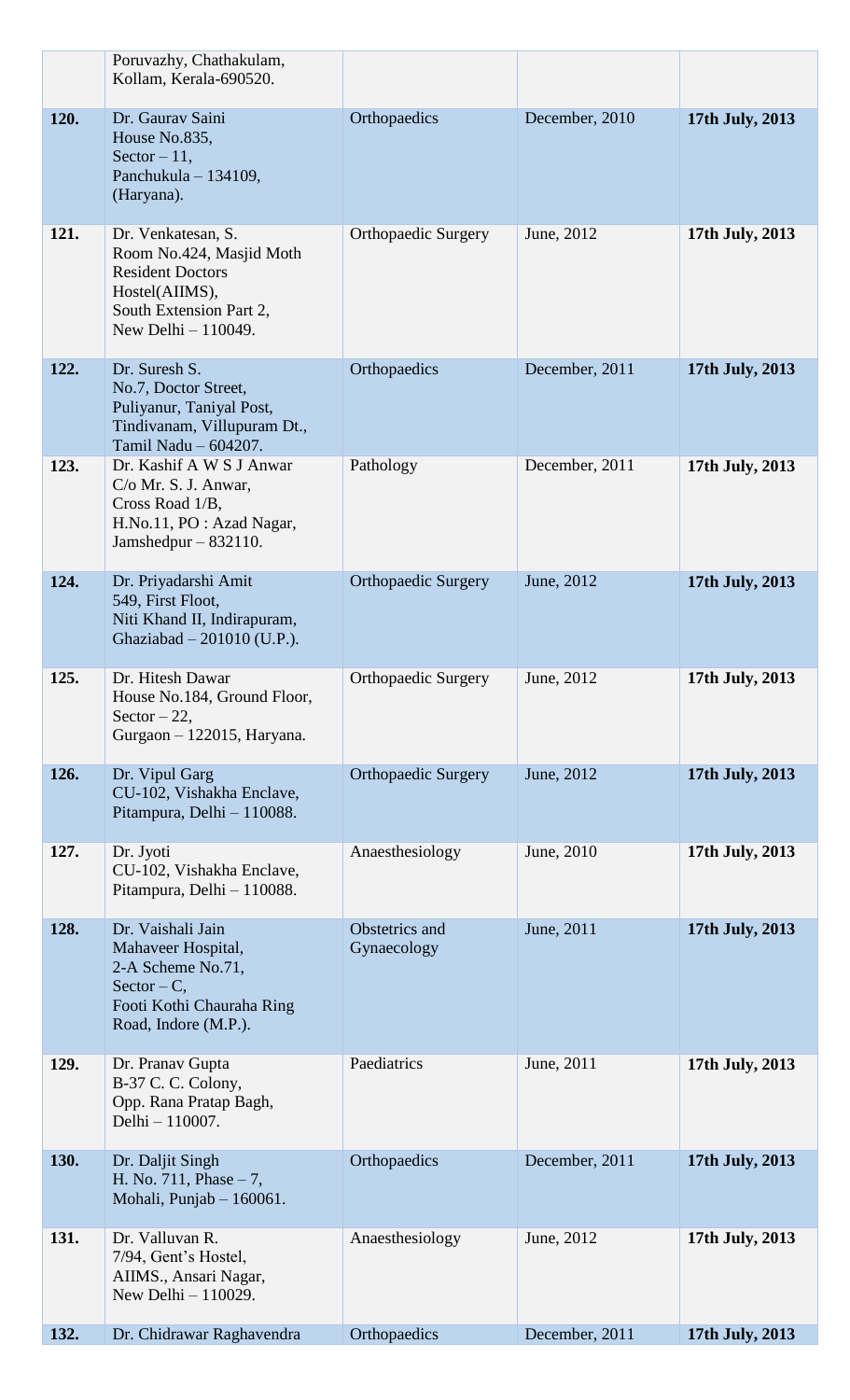|      | Shashikant<br>'Guru – Krupa',<br>Near Aloorkar Hospital,<br>Main Road, Post – Degloor,<br>Dist. - Nanded,<br>Maharashtra - 431717.                                          |                               |                |                 |
|------|-----------------------------------------------------------------------------------------------------------------------------------------------------------------------------|-------------------------------|----------------|-----------------|
| 133. | Dr. Prabha Kumari<br>Doctor's Flat No.21,<br>Hindu Rao Hospital Campus,<br>Malkaganj, Delhi - 110007.                                                                       | Obstetrics and<br>Gynaecology | June, 2011     | 17th July, 2013 |
| 134. | Dr. Basawaraj Kanaji<br>5, Sushrut,<br>B.P.T. Hospital Compound,<br>Wadala (E), Mumbai - 400037.                                                                            | <b>Orthopaedic Surgery</b>    | June, 2012     | 17th July, 2013 |
| 135. | Dr. Parveen Malhotra<br>128/19,<br>Civil Hospital Road,<br>Rohtak (Haryana) - 124001.                                                                                       | Gastroenterology              | December, 2011 | 17th July, 2013 |
| 136. | Dr. Balaji M. D.<br>Mallanayakanahally (Post)<br>Maddur Taluk,<br>Mandya District,<br>Karnataka - 571476.                                                                   | Paediatrics                   | May, 2009      | 17th July, 2013 |
| 137. | Dr. Jain Amit Kumar Pawan<br>Kumar<br>$3/68$ , Sector $-5$ ,<br>Rajender Nagar, Sahibabad,<br>Ghaziabad $-201005$ (U.P.)                                                    | Ophthalmology                 | June, 2012     | 17th July, 2013 |
| 138. | Dr. Divya Awasthi<br>H. No. 3432, Ist Floor,<br>Sector 38 D,<br>Chandigarh $-160036$ .                                                                                      | Obstetrics and<br>Gynaecology | June, 2010     | 17th July, 2013 |
| 139. | Dr. Samarjit Singh Bansal<br>IInd Floor, Plot No.85,<br>Abhinav Nagar,<br>Borival (East),<br>Mumbai - 400066.                                                               | Orthopaedics                  | December, 2011 | 17th July, 2013 |
| 140. | Dr. Nivedita Singh<br>C/o Dr. Ghanshyam Singh,<br>Mall Hospital, Buxipur,<br>Gorakhpur, U.P. - 273001.                                                                      | Obstetrics and<br>Gynaecology | June, 2012     | 17th July, 2013 |
| 141. | Dr. Babar Ashwin Deepak<br>C/o Dr. Deepak R. Babar,<br>Babar Hospital,<br>Kawala Naka,<br>Kolhapur – 416003. (M.S.)                                                         | Orthopaedics                  | December, 2010 | 17th July, 2013 |
| 142. | Dr. Patel Hemantkumar<br>Bhikhubhai<br>A-2, Shrikantpark Society,<br>Opp. Rameshwar Mahadev<br>Temple, Atmajyoti Ashram<br>Road, Subhanpura, Vadodara,<br>Gujarat - 390023. | Ophthalmology                 | June, 2012     | 17th July, 2013 |
| 143. | Dr. Kapoor Saurabh Premnath<br>"Sankalp", Plot-604/1,<br>Sector-7/B,<br>Gandhinagar- 382007 (Gujarat).                                                                      | Ophthalmology                 | December, 2011 | 17th July, 2013 |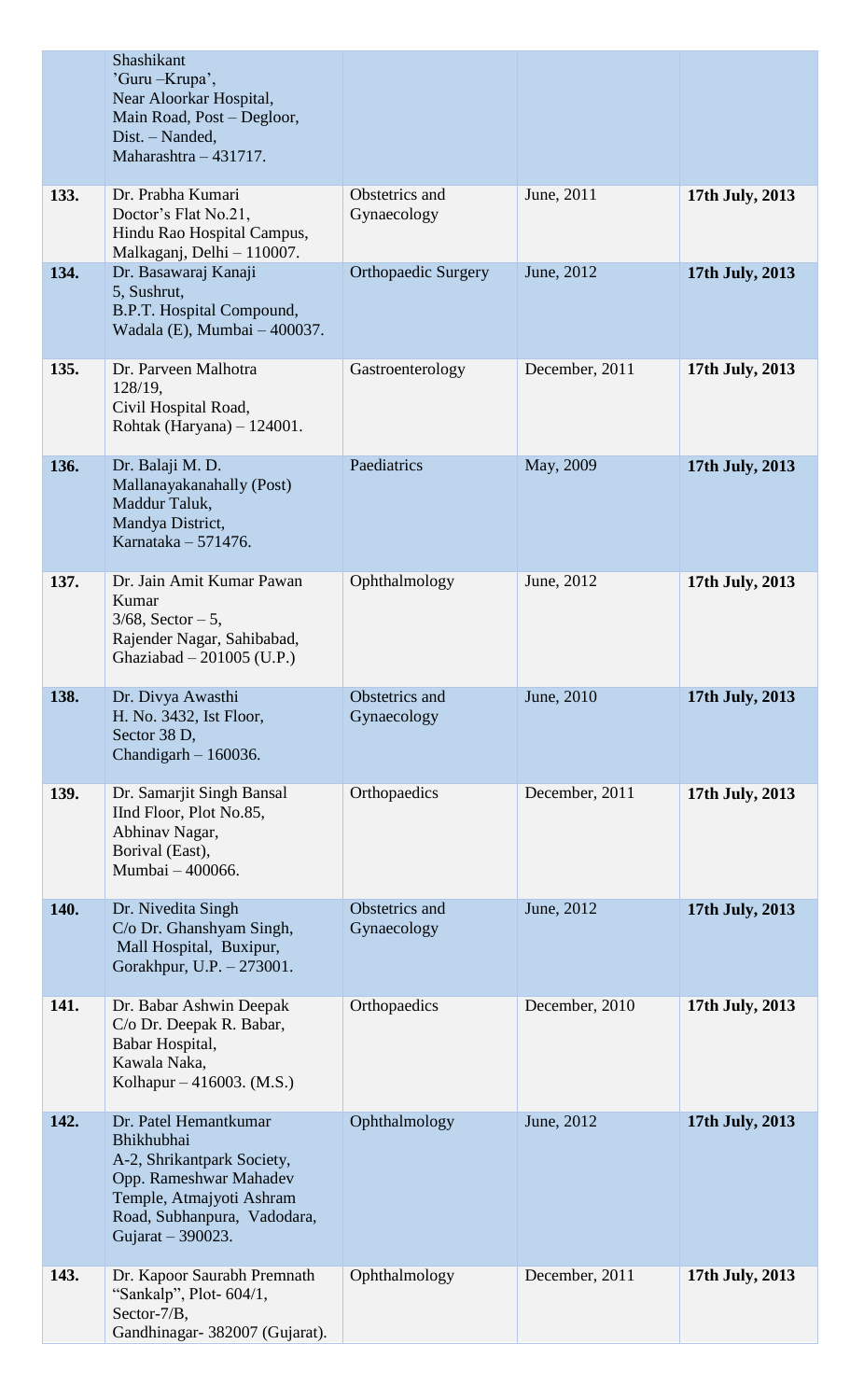| 144. | Dr. Vipan Gupta<br>263-A, Shastri Nagar,<br>Jammu – 180004 (J & K).                                                                                          | Endocrinology                 | December, 2010 | 17th July, 2013 |
|------|--------------------------------------------------------------------------------------------------------------------------------------------------------------|-------------------------------|----------------|-----------------|
| 145. | Dr. Manoj Gupta<br>Q.No.130, Rehari Colony,<br>Jammu – 180005. $(J & K)$ .                                                                                   | Surgical<br>Gastroenterology  | December, 2011 | 17th July, 2013 |
| 146. | Dr. Khan Ashraf Idris<br>A3/702, Kumar Palmgrove,<br>Opp. Maruti Sai Service Center,<br>Kondhwa (Budruk),<br>Pune $-48$ .                                    | Orthopaedics                  | April, 2009    | 17th July, 2013 |
| 147. | Dr. Binita Goswami<br>B-406, Panchsheel Apartments,<br>$Plot - 9$ , $Section - 10$ ,<br>Dwarka, Delhi - 75.                                                  | Biochemistry                  | June, 2008     | 17th July, 2013 |
| 148. | Dr. Shaikh Altamash<br><b>Mohammed Yusuf</b><br>142, Bapu Khote Street,<br>$3rd$ Floor, Block No.8,<br>Pydhonie,<br>Mumbai - 400003.                         | Endocrinology                 | December, 2011 | 17th July, 2013 |
| 149. | Dr. Amarapalli Jayachandra<br>H. No.382, Sector – 15A,<br>Chandigarh $-160015$                                                                               | General Medicine              | December, 2009 | 17th July, 2013 |
| 150. | Dr. Avishek Das<br>E-4 Baishnabghata Patuli<br>Township, Kolkata – 700094.<br>West Bengal.                                                                   | Orthopaedics                  | December, 2010 | 17th July, 2013 |
| 151. | Dr. Sudhir K.<br>S/o T. S. Kannan,<br>No.299, $I'A'$ Cross,<br>LIC Colony,<br>Srirampura 2 <sup>nd</sup> Stage,<br>Mysore $-570023$ .                        | Orthopaedics                  | December, 2011 | 17th July, 2013 |
| 152. | Dr. Moumita Naha<br>$C/O$ B.K. Naha,<br>Suryanagar, Ichapur,<br>24 PGS.(N),<br>West Bengal $-743144$ .                                                       | Obstetrics and<br>Gynaecology | December, 2011 | 17th July, 2013 |
| 153. | Dr. Meera Lekshmi J.<br>'New Nivas' Manjamala P.O.,<br>Trivandrum - 695313, Kerala.                                                                          | Obstetrics and<br>Gynaecology | April, 2009    | 17th July, 2013 |
| 154. | Dr. Ankur Goyal<br>Room No.66,<br>Office of Deptt. of<br>Radiodiagnosis,<br>All India Institute of Medical<br>Sciences, Ansari Nagar,<br>New Delhi - 110029. | Radiodiagnosis                | December, 2011 | 17th July, 2013 |
| 155. | Dr. Tukakne Nirmala Madhawa<br>1B Old Willingdon Camp,<br>Race Course,<br>New Delhi - 110003.                                                                | <b>Family Medicine</b>        | May, 2009      | 17th July, 2013 |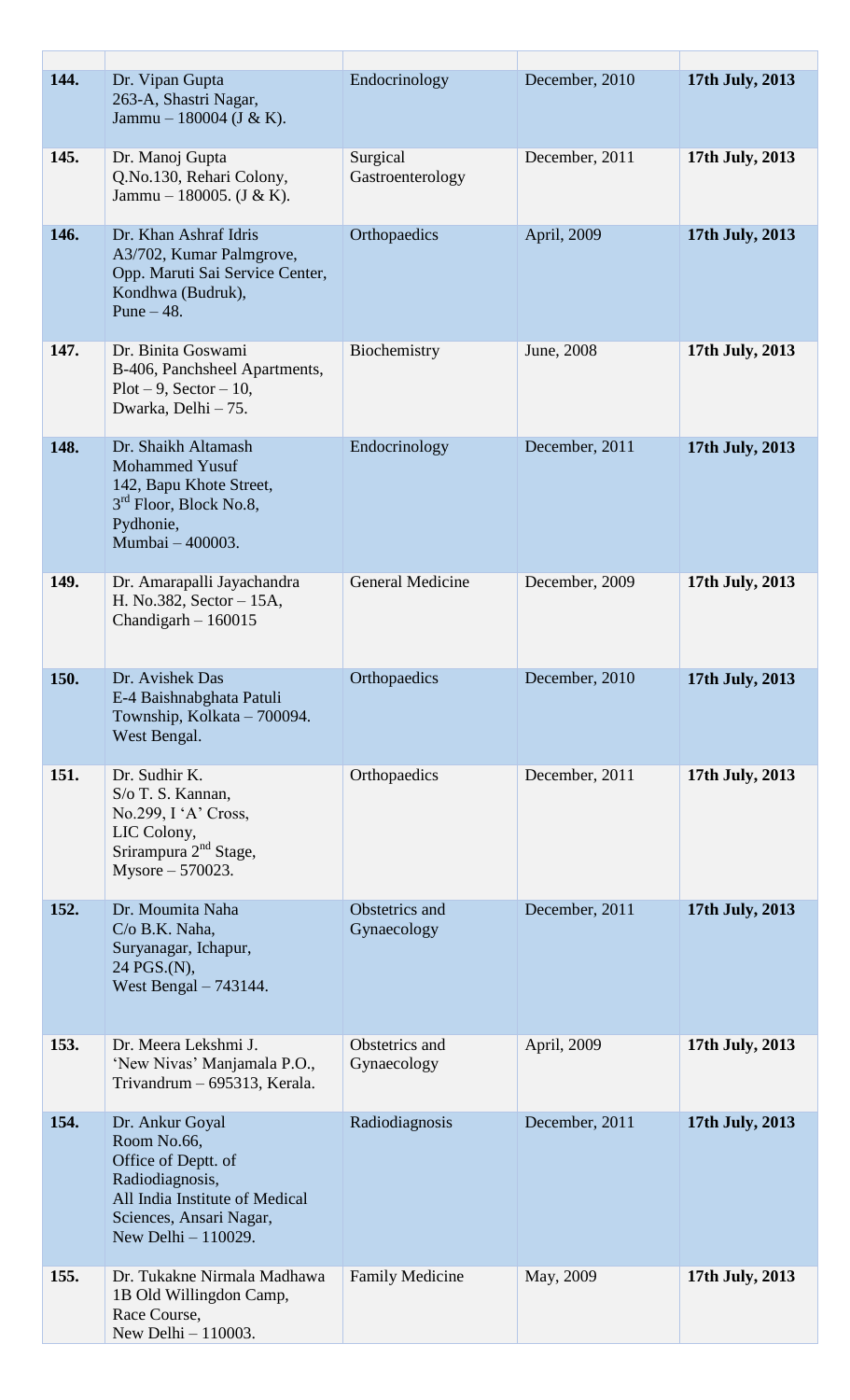| 156. | Dr. Surbhi<br>W/o Dr. Ankur Goyal,<br>Room No.66,<br>Office of Deptt. of<br>Radiodiagnosis,<br>All India Institute of Medical<br>Sciences, Ansari Nagar,<br>New Delhi - 110029. | Pathology                           | December, 2011 | 17th July, 2013 |
|------|---------------------------------------------------------------------------------------------------------------------------------------------------------------------------------|-------------------------------------|----------------|-----------------|
| 157. | Dr. Hemant Saluja<br>B-42, Swasthya Vihar,<br>Delhi - 110092.                                                                                                                   | <b>Family Medicine</b>              | June, 2011     | 17th July, 2013 |
| 158. | Dr. Sabyasachi Bardhan<br>32/2/1 Gariahat Road (South),<br>$2nd$ Floor,<br>Kolkata - 700031.                                                                                    | <b>Orthopaedic Surgery</b>          | June, 2012     | 17th July, 2013 |
| 159. | Dr. Arun Bhikaji Chinchole<br>Flat No.10, Ganga Appt.,<br>Walawalkar Hospital,<br>Dervan, Tal: Chiplun,<br>Dist. Ratnagiri,<br>Maharashtra $-415606$ .                          | Genito Urinary Surgery<br>(Urology) | December, 2010 | 17th July, 2013 |
| 160. | Dr. Akhilesh Rathi<br>A-404, Shree Ganesh<br>Apartment,<br>$Plot - 12-B$ , Sector-7,<br>Dwarka, New Delhi - 110075.                                                             | <b>Orthopaedic Surgery</b>          | June, 2012     | 17th July, 2013 |
| 161. | Dr. Mir Faisal Majid<br>Bait Ut Tahir,<br>New Colony Nagin,<br>Hazratbal,<br>Opp University Crirus Hostel,<br>Srinagar, Kashmir - 190006.                                       | <b>Respiratory Diseases</b>         | June, 2012     | 17th July, 2013 |
| 162. | Dr. Dipu K.<br>Deepa Nivas, Cherucode,<br>Chathangottupuram (PO),<br>Wandoor, Malappuram DT,<br>Kerala – 679328.                                                                | Paediatrics                         | June, 2012     | 17th July, 2013 |
| 163. | Dr. Prabhu V.<br>237, Shanti Block,<br>Gowri Ranca Enclave,<br>K.N.K. Road, Karungalpalayam,<br>$Erode - 638003$ , (Tamil Nadu).                                                | Paediatrics                         | December, 2009 | 17th July, 2013 |
| 164. | Dr. Harpreet Kour Isher<br>H.No.1874, Sector 34-D,<br>Chandigarh $-160022$ .                                                                                                    | Obstetrics and<br>Gynaecology       | May, 2005      | 17th July, 2013 |
| 165. | Dr. Shaikh Fahad Maqbool<br>16/87, Samson Apartments,<br>R.M. Bhatt Marg,<br>Dongri, Mumbai - 400009.<br>Maharashtra.                                                           | <b>Orthopaedic Surgery</b>          | June, 2012     | 17th July, 2013 |
| 166. | Dr. Prabuddha Jyoti Das<br>JA - 34A, Hari Enclave,<br>Hari Nagar,<br>New Delhi - 110064.                                                                                        | Radiodiagnosis                      | December, 2009 | 17th July, 2013 |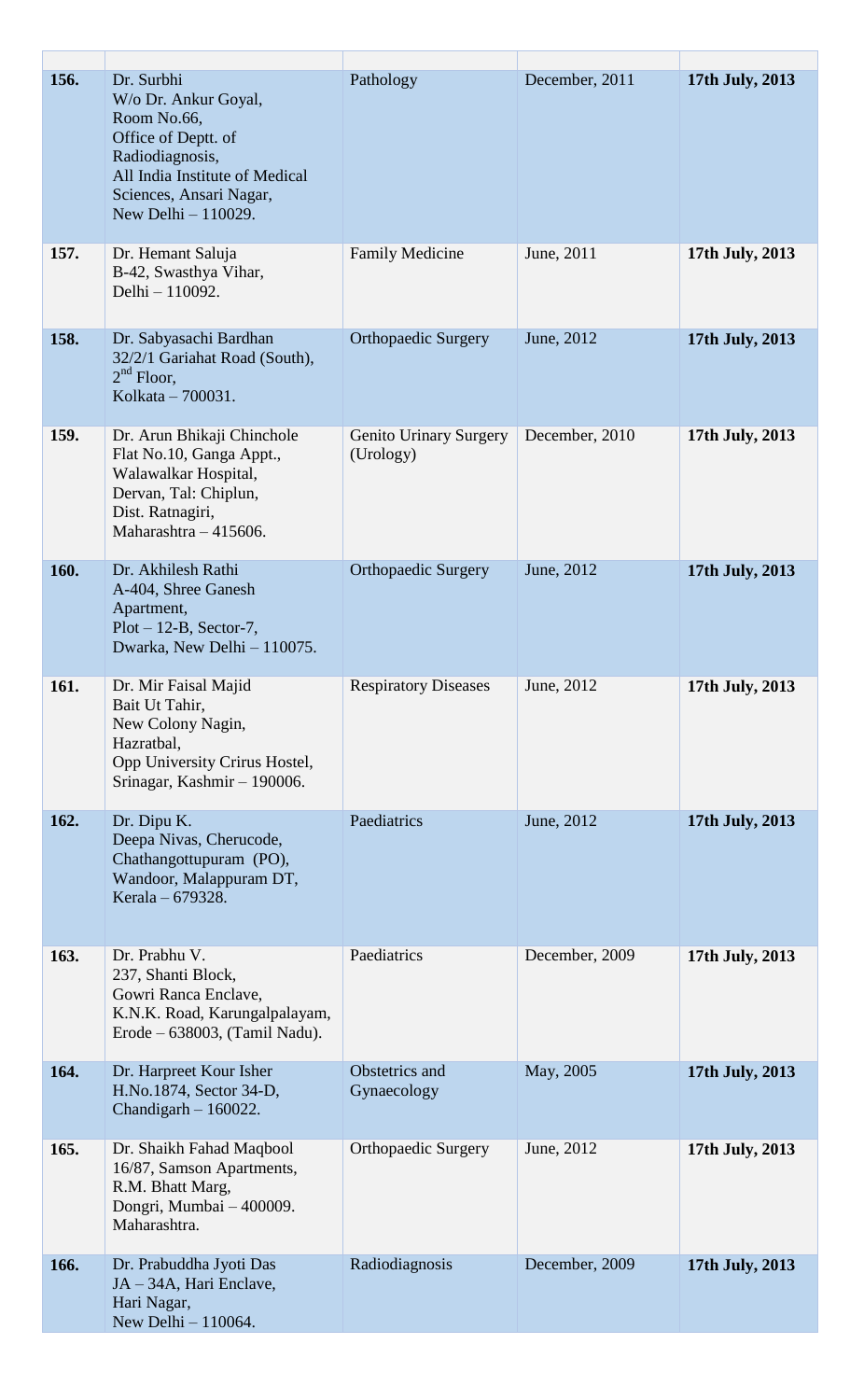| 167. | Dr. Avika Kanathia<br>1085, Sector-B,<br>Pocket $-1$ ,<br>Vasant Kunj,<br>New Delhi - 110070.                                         | Ophthalmology                 | June, 2012      | 17th July, 2013 |
|------|---------------------------------------------------------------------------------------------------------------------------------------|-------------------------------|-----------------|-----------------|
| 168. | Dr. Elizabeth Prithi Varghese<br>Kurumkattil, T.C. 2/1621,<br>GRA 313 Kotara Lane,<br>Goureesapattom,<br>Trivandrum, Kerala - 695004. | Obstetrics and<br>Gynaecology | December, 2009  | 17th July, 2013 |
| 169. | Dr. Biplab Mukhopadhyay<br>Vill - Dudkomra,<br>P.O. - Lakshmanpur,<br>Distt.- Hooghly $-712404$ ,<br>(West Bengal).                   | Obstetrics and<br>Gynaecology | June, 2012      | 17th July, 2013 |
| 170. | Dr. Binit Singh<br>House No. 19-B,<br>Ravinder Nagar Extension,<br>Jalandhar City, Punjab.                                            | Orthopaedics                  | September, 2009 | 17th July, 2013 |
| 171. | Dr. Suhani<br>43/7, First Floor,<br>East Patel Nagar,<br>New Delhi - 110008.                                                          | <b>General Surgery</b>        | June, 2012      | 17th July, 2013 |
| 172. | Dr. Manisha Jana<br>FTA 306, Ayur Vigyan Nagar,<br>New Delhi - 110049.                                                                | Radiodiagnosis                | September, 2009 | 17th July, 2013 |
| 173. | Dr. Risham Singla<br>Daya Hospital,<br>Old Court Road,<br>Mandi Dabwali Dist. Sirsa,<br>Haryana.                                      | <b>Orthopaedic Surgery</b>    | December, 2012  | 17th July, 2013 |
| 174. | Dr. Gagan Kansal<br>WZ-2002, $3^{\text{rd}}$ Floor,<br>Multani Mohalla Rani Bagh,<br>Delhi - 110034.                                  | Orthopaedics                  | December, 2010  | 17th July, 2013 |
| 175. | Dr. Sangita Sharma<br>C/o Dr. T. R. Sharma,<br>H.No.1, Vishnu Colony,<br>Laxmi Nagar,<br>Jaipur – 302006, (Rajasthan).                | Obstetrics and<br>Gynaecology | June, 2007      | 17th July, 2013 |
| 176. | Dr. Sanchit Chaudhary<br>C/o R. K. Nursing Home,<br>Birta: PO - Ghurkhari<br>Teh. & Dist. Kangra,<br>$H.P. - 176001.$                 | <b>General Surgery</b>        | December, 2011  | 17th July, 2013 |
| 177. | Dr. Aradhana<br>House No.2347/16,<br>Faridabad, Haryana - 121002.                                                                     | Obstetrics and<br>Gynaecology | December, 2011  | 17th July, 2013 |
| 178. | Dr. Rudra Narayan Pandey<br>Ratanmala, Bagaha - 1,                                                                                    | <b>Orthopaedic Surgery</b>    | December, 2012  | 17th July, 2013 |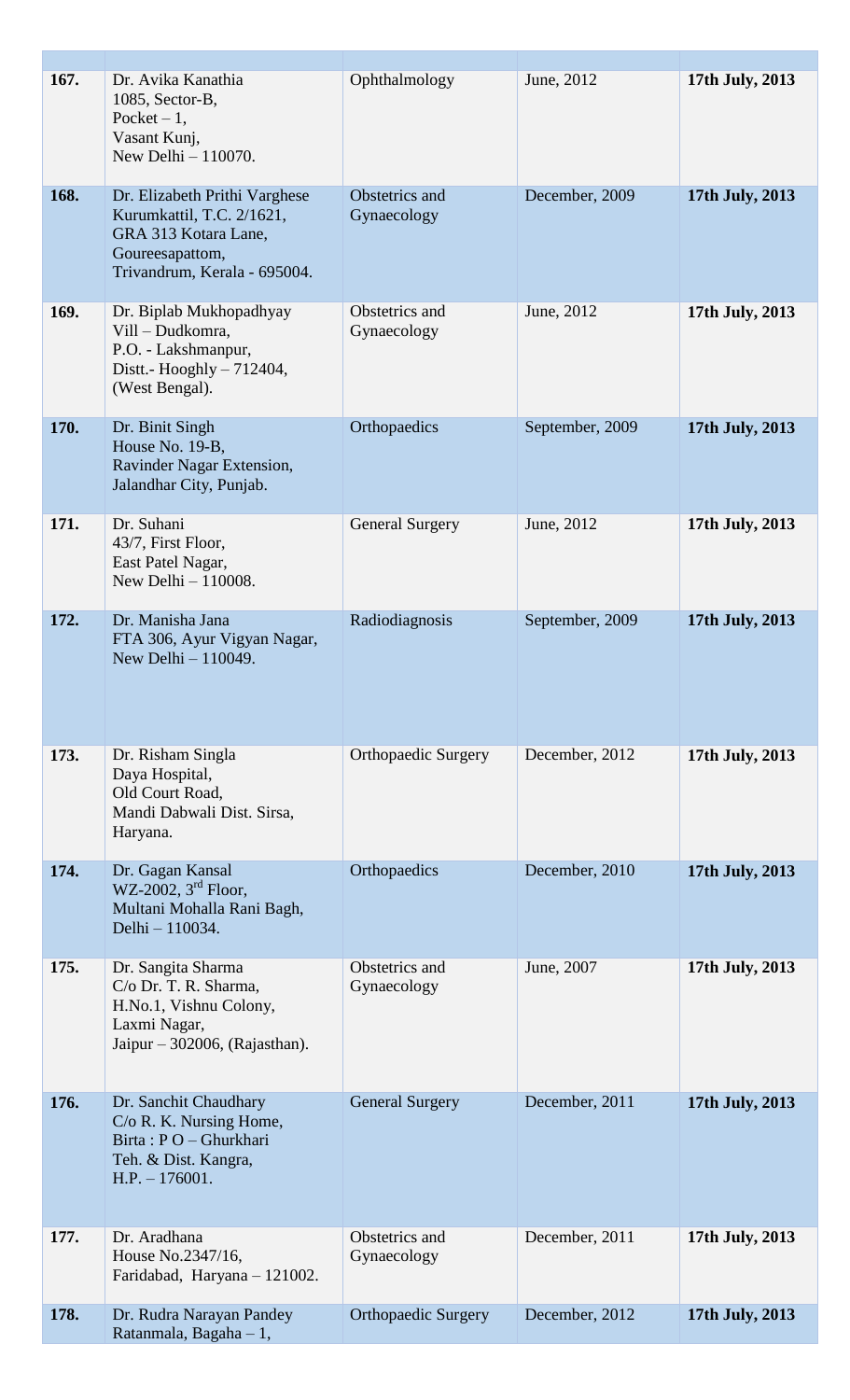|      | West Champaran,<br>Bihar $-845101$ .                                                                                                     |                            |                |                 |
|------|------------------------------------------------------------------------------------------------------------------------------------------|----------------------------|----------------|-----------------|
| 179. | Dr. Navratan Rani Goel<br>Flat No. $-129$ ,<br>Venus Apartment, Sector $-9$ ,<br>Rohini, Near Japanese Park,<br>Delhi - 110085.          | Ophthalmology              | June, 2012     | 17th July, 2013 |
| 180. | Dr. Prem Sagar<br>Krishna Niwas,<br>AIMA, Palampur,<br>Kangra,<br>Himachal Pradesh-176061.                                               | Otorhinolaryngology        | December, 2010 | 17th July, 2013 |
| 181. | Dr. Sarang Shete<br>Ist Floor, DLF Phase II,<br>K-16/11, Gurgaon,<br>Haryana - 122002.                                                   | <b>Orthopaedic Surgery</b> | December, 2012 | 17th July, 2013 |
| 182. | Dr. Adnan Zahoor<br>Post Box No:790,<br>General Post Office (G.P.O.),<br>The Bund Pin: 190001<br>Srinagar, Jammu & Kashmir.              | Orthopaedics               | December, 2010 | 17th July, 2013 |
| 183. | Dr. Shaafiya Ashraf<br>Post Box No:790,<br>General Post Office (G.P.O.),<br>The Bund Pin: 190001,<br>Srinagar, Jammu & Kashmir.          | Radiodiagnosis             | May, 2009      | 17th July, 2013 |
| 184. | Dr. Binit Sureka<br>VMMC & Safdarjung Hospital,<br><b>Resident Doctors Hostel,</b><br>Room No.- 57, Second Floor,<br>New Delhi - 110029. | Radiodiagnosis             | June, 2012     | 17th July, 2013 |
| 185. | Dr. Neha Sood<br>A-2, First Floor,<br>Model Town $- I$ ,<br>Delhi - 110009.                                                              | Otorhinolaryngology        | November, 2005 | 17th July, 2013 |
| 186. | Dr. Vineet Tyagi<br>$B-1017$ , Tower – 3,<br>Ashiana Upvan,<br>Ahinsa Khand - 2,<br>Indirapuram,<br>Ghaziabad - 201014.                  | <b>Orthopaedic Surgery</b> | June, 2012     | 17th July, 2013 |
| 187. | Dr. Nishikant Kumar<br>Sector-4/D,<br>Quarter No. $-1038$ ,<br>Bokaro Steel City,<br>Jharkhand $-827004$ .                               | <b>Orthopaedic Surgery</b> | June, 2012     | 17th July, 2013 |
| 188. | Dr. Sujeet Narain<br>Fortis Escort Heart Institute,<br>Okhla Road,<br>New Delhi - 110025.                                                | Cardiology                 | December, 2012 | 17th July, 2013 |
| 189. | Dr. Anil Saxena<br>Fortis Escorts Heart Institute,<br>New Delhi - 110025.                                                                | Cardiology                 | December, 1993 | 17th July, 2013 |
| 190. | Dr. Apu Satish<br>$A-2/95,$                                                                                                              | Cardiology                 | March, 2003    | 17th July, 2013 |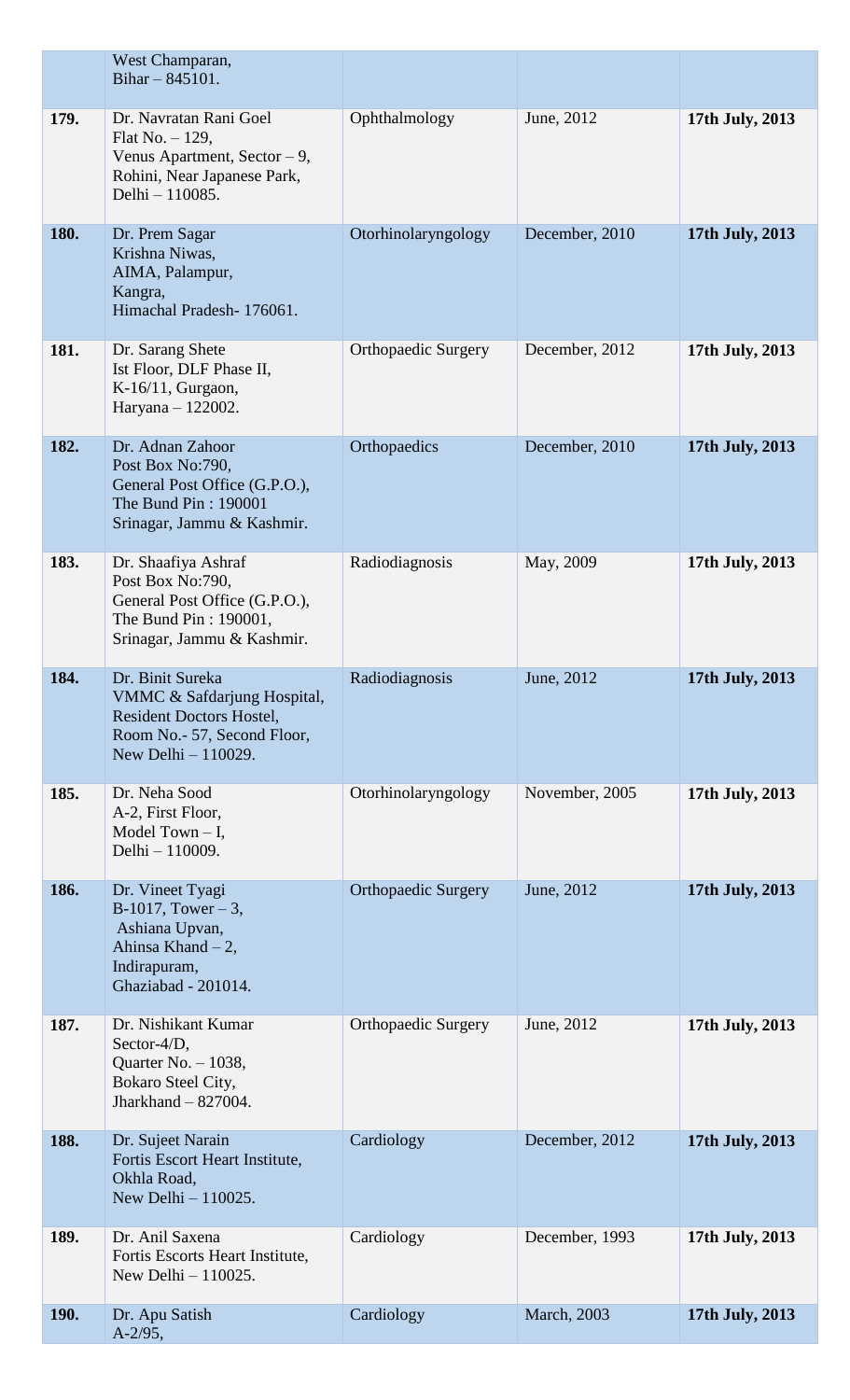|      | Janakpuri,<br>New Delhi.                                                                                                                       |                                          |                |                 |
|------|------------------------------------------------------------------------------------------------------------------------------------------------|------------------------------------------|----------------|-----------------|
| 191. | Dr. Netravali Hitesh Prakash<br>C/37, Marzban Co-op Society,<br>Shahaji Raje Marg,<br>Vile Parle (East),<br>Mumbai - 400057,<br>(Maharashtra). | Ophthalmology                            | December, 2009 | 17th July, 2013 |
| 192. | Dr. Monika Puri<br>177, Kadambari Apartment,<br>Sector $-9$ , Plot No. $-19$ ,<br>Rohini, Delhi - 110085.                                      | <b>Social and Preventive</b><br>Medicine | December, 2012 | 17th July, 2013 |
| 193. | Col. (Dr.) Sundaravadhanan<br>Shashivadhanan<br>HOD Neurosurgery,<br>Command Hospital (WC),<br>Panchkula, Chandimandir,<br>Haryana - 134107.   | <b>General Surgery</b>                   | November, 2005 | 17th July, 2013 |
| 194. | Dr. Kapil Goyal<br>H. No. D-9,<br>Near Hanuman Mandir,<br>Phase $- I$ , Budh Vihar,<br>New Delhi - 110086.                                     | <b>Orthopaedic Surgery</b>               | June, 2012     | 17th July, 2013 |
| 195. | Dr. Jyotsna Rani<br>W/o Dr. Vishal Kumar,<br>F-83 (M.D.H.),<br>P.G.I., Chandigarh<br>$(U.T.) - 160012.$                                        | Obstetrics and<br>Gynaecology            | June, 2011     | 17th July, 2013 |
| 196. | Dr. Anusree S.<br>Anugraham,<br>TC 6/2184 (1), Aithady Road,<br>Thuruvickal, P.O.,<br>Ulloor, Trivandrum - 31.                                 | Obstetrics and<br>Gynaecology            | December, 2011 | 17th July, 2013 |
| 197. | Dr. M. Ajith<br>'Sreepadmam',<br>CRA-246-A, Choozhampala,<br>Mukkola P.O.,<br>Thiruvananthapuram,<br>Kerala – 695044.                          | Neurology                                | December, 2011 | 17th July, 2013 |
| 198. | Dr. Rajesh Kumar Logithasan<br>HA/353, TNHB,<br>Annanagar, Trichy,<br>Tamilnadu $-620026$ .                                                    | Orthopaedics                             | December, 2011 | 17th July, 2013 |
| 199. | Dr. Rahul Ralph Sima<br>8/2 Palmgrove Cross Road,<br>Victoria Layout,<br>Bangalore $-560047$ .                                                 | <b>General Surgery</b>                   | December, 2011 | 17th July, 2013 |
| 200. | Dr. Saseendar S.<br>40, Manakula Vinayagar Street,<br>Sri Kailash Nagar, ECR,<br>Lawspet, Puducherry - 605008.                                 | Orthopaedics                             | June, 2010     | 17th July, 2013 |
| 201. | Dr. Abhishek Upadhyay<br>Summer Cottage,<br>Chapslee Estate, Shimla,<br>Himachal Pradesh - 171001.                                             | Orthopaedics                             | June, 2011     | 17th July, 2013 |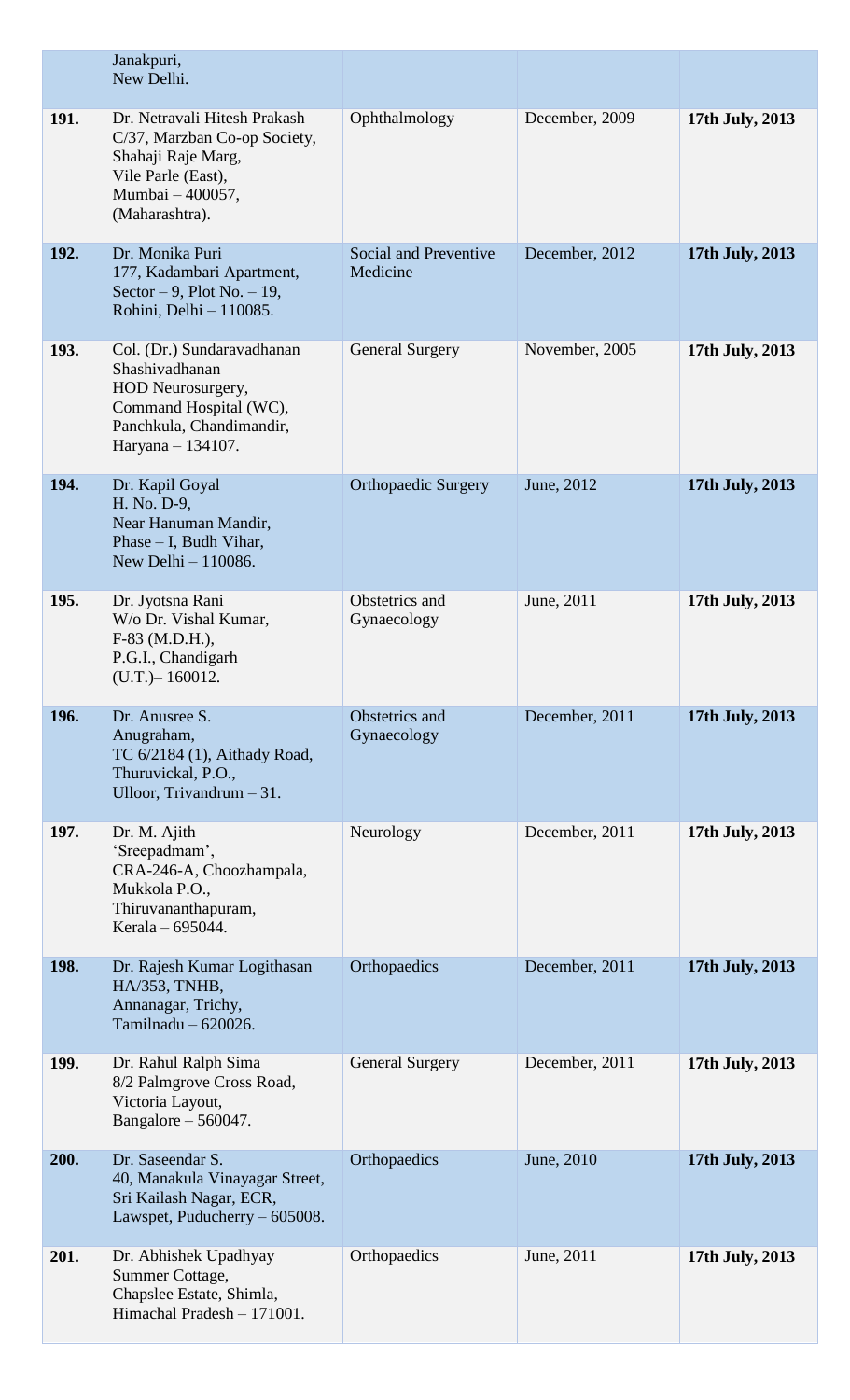| 202. | Dr. Ranadive Dattaprasad<br>Shivaji<br>B-174, Reliance Township,<br>A/P- Lodhivali, Tal-Khalapur,<br>Dist. Rajgad (Pin-410206).                     | <b>General Surgery</b>     | June, 2012     | 17th July, 2013 |
|------|-----------------------------------------------------------------------------------------------------------------------------------------------------|----------------------------|----------------|-----------------|
| 203. | Dr. Imran Nazir Salroo<br>Salroo Castle, Vakil Colony,<br>Brein, Nishat, Srinagar,<br>Kashmir - 191121 (J & K).                                     | Radio Diagnosis            | December, 2012 | 17th July, 2013 |
| 204. | Dr. Gopalakrishnan Raman<br>1A1 Mycenae Apartments,<br>(Near Beach Hospital),<br>Corporation Road,<br>Beach P.O., Calicut – 673032,<br>Kerala.      | Anaesthesiology            | June, 1995     | 17th July, 2013 |
| 205. | Dr. Neeraj Gupta<br>H. No.1129,<br>Shakti Nagar, Kalka,<br>Distt. Panchkula,<br>Haryana - 133302.                                                   | Orthopaedics               | June, 2010     | 17th July, 2013 |
| 206. | Dr. Pushpendra Narayan Singh<br>House No.5, Second Floor,<br>Senior Staff Residence,<br>Holy Family Hospital,<br>Okhla Road,<br>New Delhi - 110025. | <b>General Medicine</b>    | December, 2012 | 17th July, 2013 |
| 207. | Dr. Pawan Kumar K. M.<br>#852, New Kantharaj URS<br>Road,<br>Opposite JSS Law College,<br>Saraswathipuram,<br>Mysore - 570009 (Karnataka).          | Orthopaedics               | December, 2011 | 17th July, 2013 |
| 208. | Dr. Nemade Amit Sahadeo<br>Plot 07, Niwas Housing Society,<br>Near Swami Samarth Mandir,<br>Besa Nagpur,<br>Maharashtra - 440034.                   | Orthopaedics               | December, 2010 | 17th July, 2013 |
| 209. | Dr. Jain Bharat Ratanlal<br>143/144, Rasta Peth,<br>Swami Sahyog Society,<br>B-Wing, 4th Floor,<br>Pune - 411011. (Maharashtra).                    | General Medicine           | October, 2008  | 17th July, 2013 |
| 210. | Dr.Pintu Kumar Singh<br>A-384, East Kidwai Nagar,<br>New Delhi - 110023.                                                                            | <b>General Surgery</b>     | June, 2011     | 17th July, 2013 |
| 211. | Dr. Vivek Kumar Chhimpa<br>118-A, Pocket $-A$ ,<br>Gate No. - 4, Opp. Jeevaniyoti<br>Hospital,<br>Dilshad Garden,<br>Delhi - 110095.                | <b>Orthopaedic Surgery</b> | June, 2012     | 17th July, 2013 |
| 212. | Dr. Mohit Kumar<br>Chachan Bhawan,                                                                                                                  | Orthopaedics               | June, 2010     | 17th July, 2013 |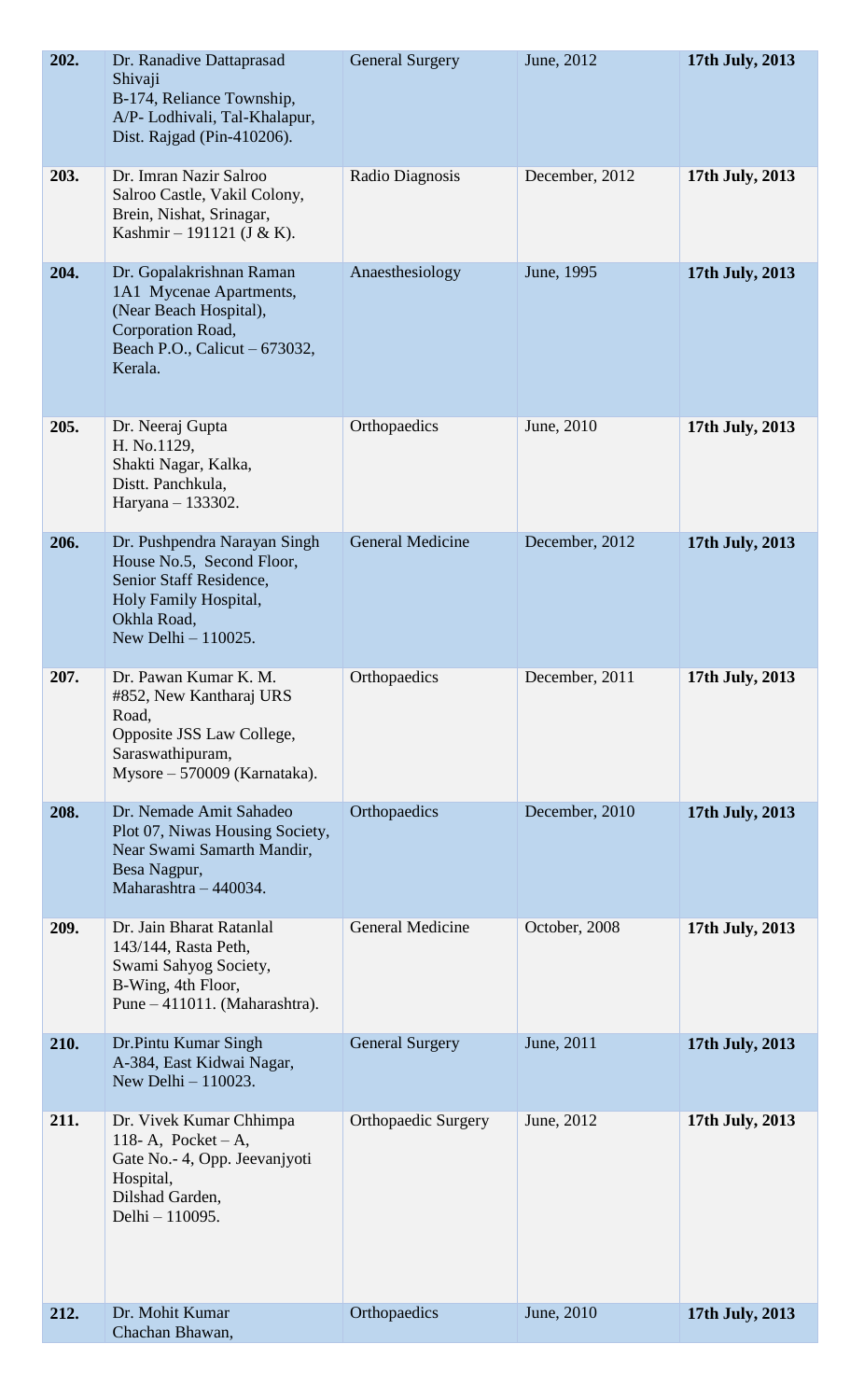|      | Lalaji Chowk,<br>Hanumangarh Town - 335513<br>(Rajasthan).                                                                            |                                |                |                 |
|------|---------------------------------------------------------------------------------------------------------------------------------------|--------------------------------|----------------|-----------------|
| 213. | Dr. Vidhusree S. Nair<br>PRA-136, LIC Nagar,<br>Puthupally Lane,<br>Medical College, P.O.,<br>Trivandrum - 695011 (Kerala).           | Dermatology $&$<br>Venereology | December, 2010 | 17th July, 2013 |
| 214. | Dr. Vivek Pathak<br>E-975, 2nd Floor,<br>Saraswati Vihar,<br>Pitampura,<br>Delhi - 110034.                                            | <b>Nuclear Medicine</b>        | May, 2007      | 17th July, 2013 |
| 215. | Dr. Anurag Narula<br>D-II/368 Pandara Road,<br>New Delhi - 110003.                                                                    | Ophthalmology                  | December, 2012 | 17th July, 2013 |
| 216. | Dr. Mushahid Ali<br>Bhikanpur,<br>Kundgrki (202413),<br>Moradabad (U.P.).                                                             | <b>General Surgery</b>         | December, 2012 | 17th July, 2013 |
| 217. | Dr. Shivanjali Kumar<br>29 B/2 Hastinos Road,<br>Allahabad $-211001$ .                                                                | <b>General Medicine</b>        | December, 2012 | 17th July, 2013 |
| 218. | Dr. Pawan Ojha<br>Shanta Nursing Home,<br>Station Road, Jawad,<br>Dist. - Neemuth,<br>Madhya Pradesh - 458330.                        | Orthopaedics                   | December, 2009 | 17th July, 2013 |
| 219. | Dr. Bhatnagar Navneet<br>Chandramohan<br>20, Vandana Apartments,<br>Plot No.42, Patparganj,<br>I. P. Extension,<br>Delhi - 110092.    | <b>Family Medicine</b>         | December, 2009 | 17th July, 2013 |
| 220. | Dr. Ghatawat Gaurav<br><b>Bhanwarlal</b><br>56/804, 8th Floor,<br>Vardan Park,<br>'A' Wing, Tilak Nagar,<br>Chembur, Mumbai - 400089. | <b>Respiratory Diseases</b>    | June, 2012     | 17th July, 2013 |
| 221. | Dr. Vishal Kumar<br>F-83, (M.D.H.),<br>PGI., Chandigarh (U.T.) -<br>160012.                                                           | <b>Orthopaedic Surgery</b>     | December, 2012 | 17th July, 2013 |
| 222. | Dr. Soma Mukherjee<br>HIG-142, Amarnath Colony,<br>Kolar Road,<br>Bhopal – 462024 (M.P.).                                             | Obstetrics and<br>Gynaecology  | June, 2011     | 17th July, 2013 |
| 223. | Dr. Shailendra Lalwani<br>F-35, Ansari Nagar West,<br>New Delhi - 110029.                                                             | Surgical<br>Gastroenterology   | December, 2012 | 17th July, 2013 |
| 224. | Dr. Abhinav Guliani<br>A-140, Yojana Vihar,                                                                                           | <b>Respiratory Diseases</b>    | December, 2012 | 17th July, 2013 |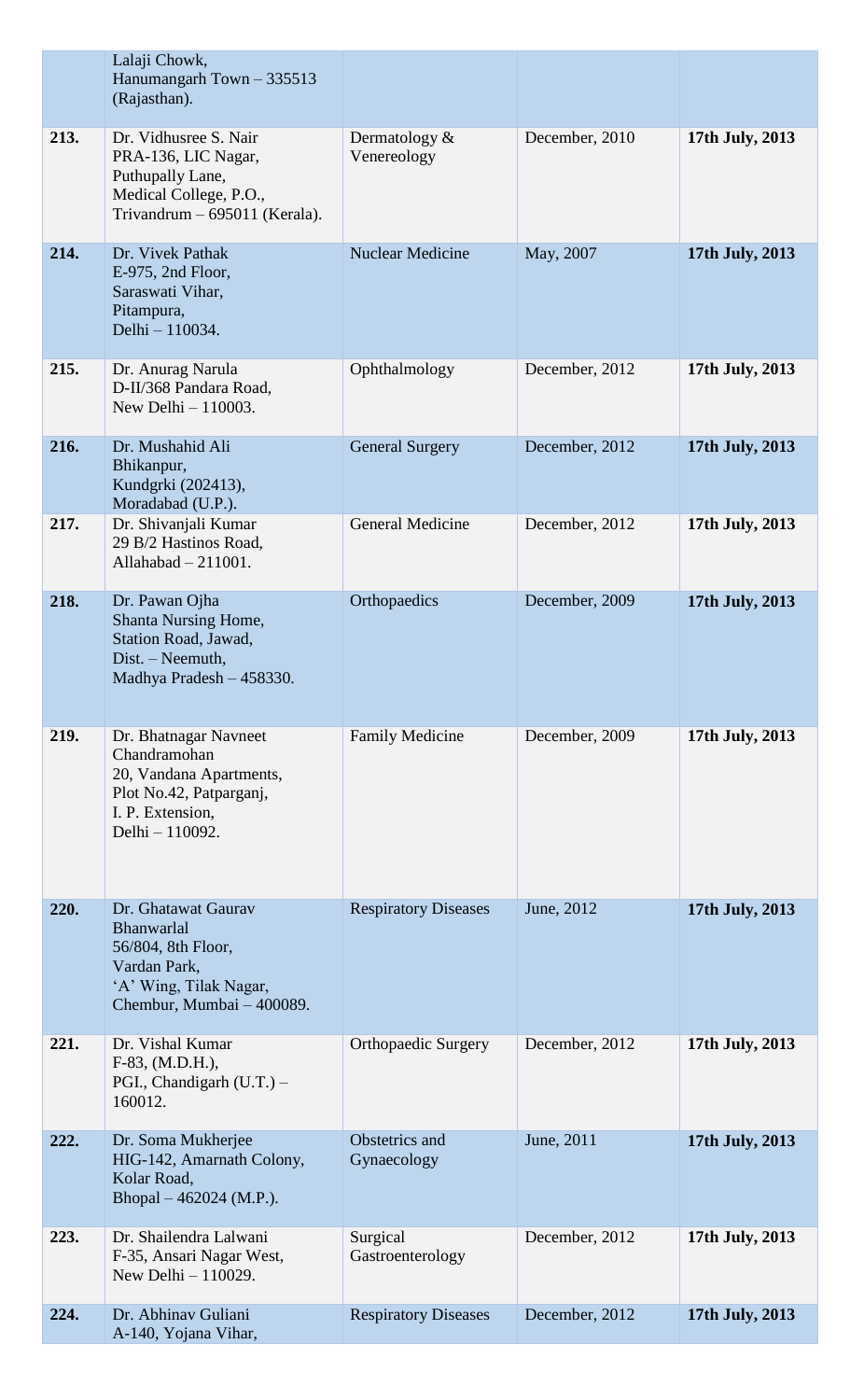|      | Delhi - 110092.                                                                                                                              |                                |                |                 |
|------|----------------------------------------------------------------------------------------------------------------------------------------------|--------------------------------|----------------|-----------------|
| 225. | Dr. Renu Gupta<br>D-4, Doctors Block,<br>Medical College Campus,<br>G.S.V.M. Medical College,<br>Kanpur – 208002 (U.P.).                     | Obstetrics and<br>Gynaecology  | May, 2006      | 17th July, 2013 |
| 226. | Dr. P.R. Prameeda K.<br>Prabhakaran<br>RVRA-16, Nr Govt. L.P.S.,<br>Ramachamvila, Attingal (P.O.),<br>Trivandrum (Dist),<br>Kerala – 695101. | Obstetrics and<br>Gynaecology  | June, 2011     | 17th July, 2013 |
| 227. | Dr. Farhan Rasool<br>Mahboob Colony,<br>Main Sector, Natipora,<br>Srinagar, J & K. - 190015.                                                 | Dermatology $&$<br>Venereology | December, 2012 | 17th July, 2013 |
| 228. | Dr. Anup Mittal<br>KF-80, Kavi Nagar,<br>Ghaziabad - 201001 (U.P.).                                                                          | <b>Family Medicine</b>         | December, 2012 | 17th July, 2013 |
| 229. | Dr. Kamal Kishor Karnani<br>A-42, Dena Apartment,<br>$Sec - 13$ , Rohini,<br>Delhi - 110085.                                                 | <b>Family Medicine</b>         | June, 2010     | 17th July, 2013 |
| 230. | Dr. Sanjay Singh<br>503 – C Meerapatti,<br><b>Transport Nagar,</b><br>Allahabad - 211011 (U.P.).                                             | <b>Family Medicine</b>         | December, 2010 | 17th July, 2013 |
| 231. | Dr. Rachita Shah<br>F-1/21, Krishna Nagar,<br>Delhi - 110051.                                                                                | Obstetrics and<br>Gynaecology  | June, 2010     | 17th July, 2013 |
| 232. | Dr. Parin Lalwani<br>F-35, Ansari Nagar (West),<br>A.I.I.M.S.,<br>New Delhi -110029.                                                         | Anaesthesiology                | June, 2010     | 17th July, 2013 |
| 233. | Dr. Gandhi Saurin Pradip<br>39, Navpallav Bungalows<br>Opp. Sunit College,<br>Umra Road,<br>Surat, Gujarat - 395007.                         | Ophthalmology                  | December, 2011 | 17th July, 2013 |
| 234. | Dr. Ashish Rustagi<br>F-1/21, Krishna Nagar,<br>Delhi - 110051.                                                                              | Orthopaedics                   | December, 2010 | 17th July, 2013 |
| 235. | Dr. Saba Ahad<br>'Danish Kada', Pine Avenue,<br>Old Airport Road,<br>Rawalpora, Srinagar,<br>J & K State – 190005.                           | Anaesthesiology                | December, 2012 | 17th July, 2013 |
| 236. | Dr. Lekshmi Vijay<br>Krishna Vijayam,<br>MMRA-57, Mundaikonam,<br>Muttada P.O.,<br>Trivandrum-695025, Kerala.                                | Ophthalmology                  | December, 2011 | 17th July, 2013 |
| 237. | Dr. Amit Dua<br>Rishi Colony,<br>Dayalband, Bilaspur (C.G.)-                                                                                 | General Medicine               | December, 2012 | 17th July, 2013 |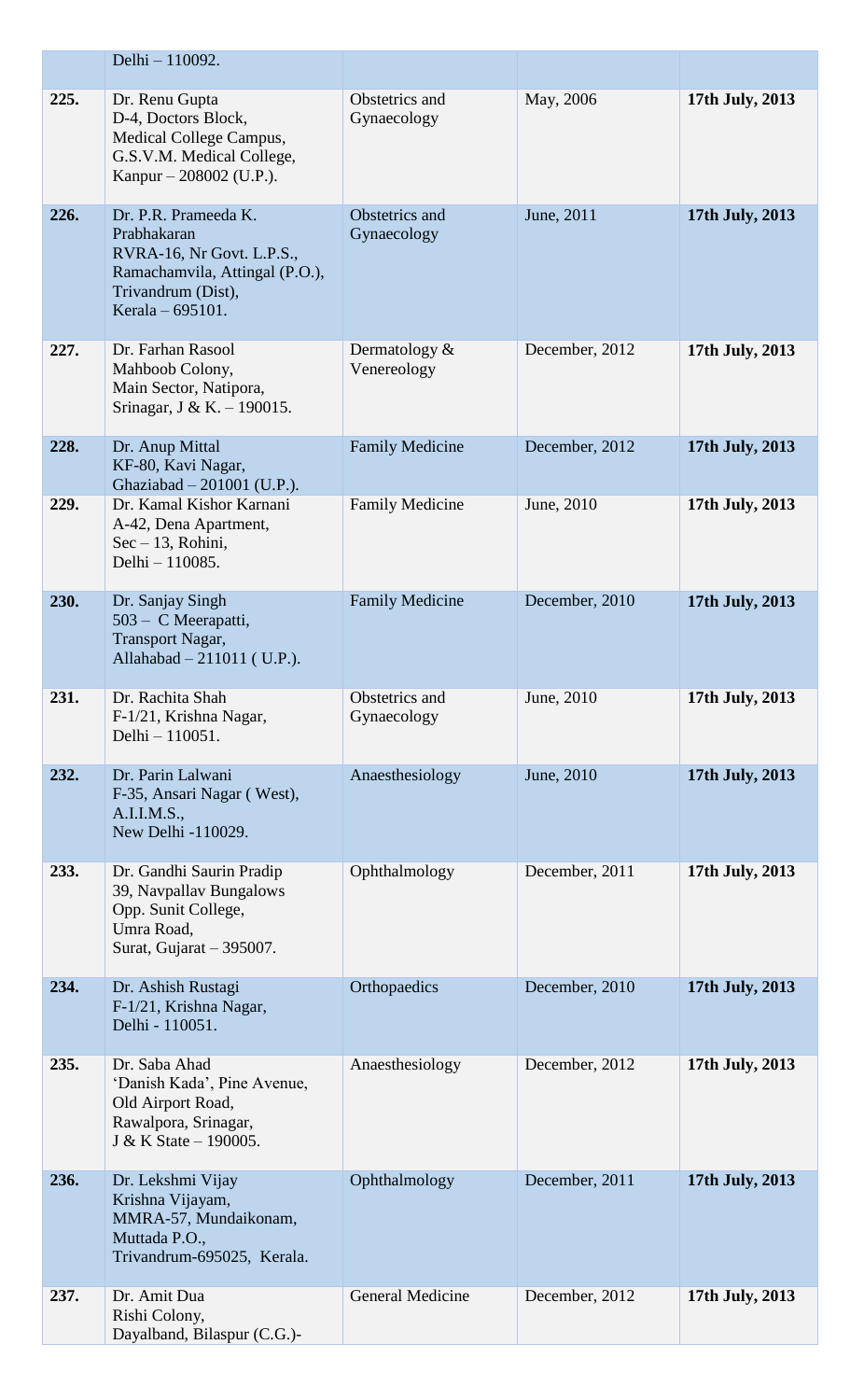|      | 495001.                                                                                                                                                                    |                               |                |                 |
|------|----------------------------------------------------------------------------------------------------------------------------------------------------------------------------|-------------------------------|----------------|-----------------|
| 238. | Dr. Kanika Chandra<br>F-251, Ground Floor,<br>New Rajinder Nagar,<br>New Delhi - 110060.                                                                                   | <b>Family Medicine</b>        | December, 2012 | 17th July, 2013 |
| 239. | Dr. Sonkusare Shipra Sudam<br>House No.173, KMC Quarters,<br>Manipal – 576104 (Karnataka)                                                                                  | Obstetrics and<br>Gynaecology | December, 2011 | 17th July, 2013 |
| 240. | Dr. Hulke Sandip Meghnad<br>Plot no.135, Gurudeo Nagar,<br>New Nandanwan,<br>Nagpur - 440009,<br>(Maharashtra).                                                            | Physiology                    | December, 2010 | 17th July, 2013 |
| 241. | Dr. Anand Halyal<br>#434, Neeladri,<br>3rd Main, 2nd Block,<br>50 Feet Road, Hanumantha<br>Nagar, BSK Stage - Ist,<br>Bangalore $-560050$ .                                | Orthopaedics                  | June, 2011     | 17th July, 2013 |
| 242. | Dr. Singhal Anuj<br>450, Rajendra Nagar,<br>St.No 2A Kaulagarm Road,<br>Dehradun (Uttrakhand) -<br>248001.                                                                 | <b>General Medicine</b>       | April, 2006    | 17th July, 2013 |
| 243. | Dr. Amrtha Paulose<br>Vallappillil House,<br>House No.XXX/994,<br>Vyttila, Kochi - 682019,<br>Kerala.                                                                      | Paediatrics                   | December, 2009 | 17th July, 2013 |
| 244. | Dr. Piyush Kumar Singh<br>I-76, Sector – Gama – 2,<br>Greater Noida,<br>Dist. Gautam Budh Nagar,<br>$U.P. - 201306.$                                                       | Orthopaedics                  | December, 2010 | 17th July, 2013 |
| 245. | Dr. Namrata Seth<br>H. No.461, Sector 30,<br>Faridabad, Haryana-121003.                                                                                                    | Obstetrics and<br>Gynaecology | December, 2012 | 17th July, 2013 |
| 246. | Dr. Ritu Chauhan<br>C/o Dr. Pankaj Kumar Singh,<br>WZ-406/M Plot No.-53,<br>Ist Floor, Gali No.5,<br>Janak Park, Opp. DDU Hospital,<br>Harinagar, Delhi-110064.            | Obstetrics and<br>Gynaecology | December, 2012 | 17th July, 2013 |
| 247. | Dr. S. Kalyani<br>A1-58 (New Number),<br>Old Number 152,<br>7 <sup>th</sup> Main Road, Sonex Swapna<br>Flat, B-3, Second Floor,<br>Annanagar,<br>Chennai $-600040$ (T.N.). | Neonatology                   | December, 2012 | 17th July, 2013 |
| 248. | Dr. E. Venkatachalapathy<br>23/7 (New), 11/7 (Old),<br>Ramesh Magesh Apts.,<br>3rd Trust Cross St.,                                                                        | <b>Nuclear Medicine</b>       | June, 1994     | 17th July, 2013 |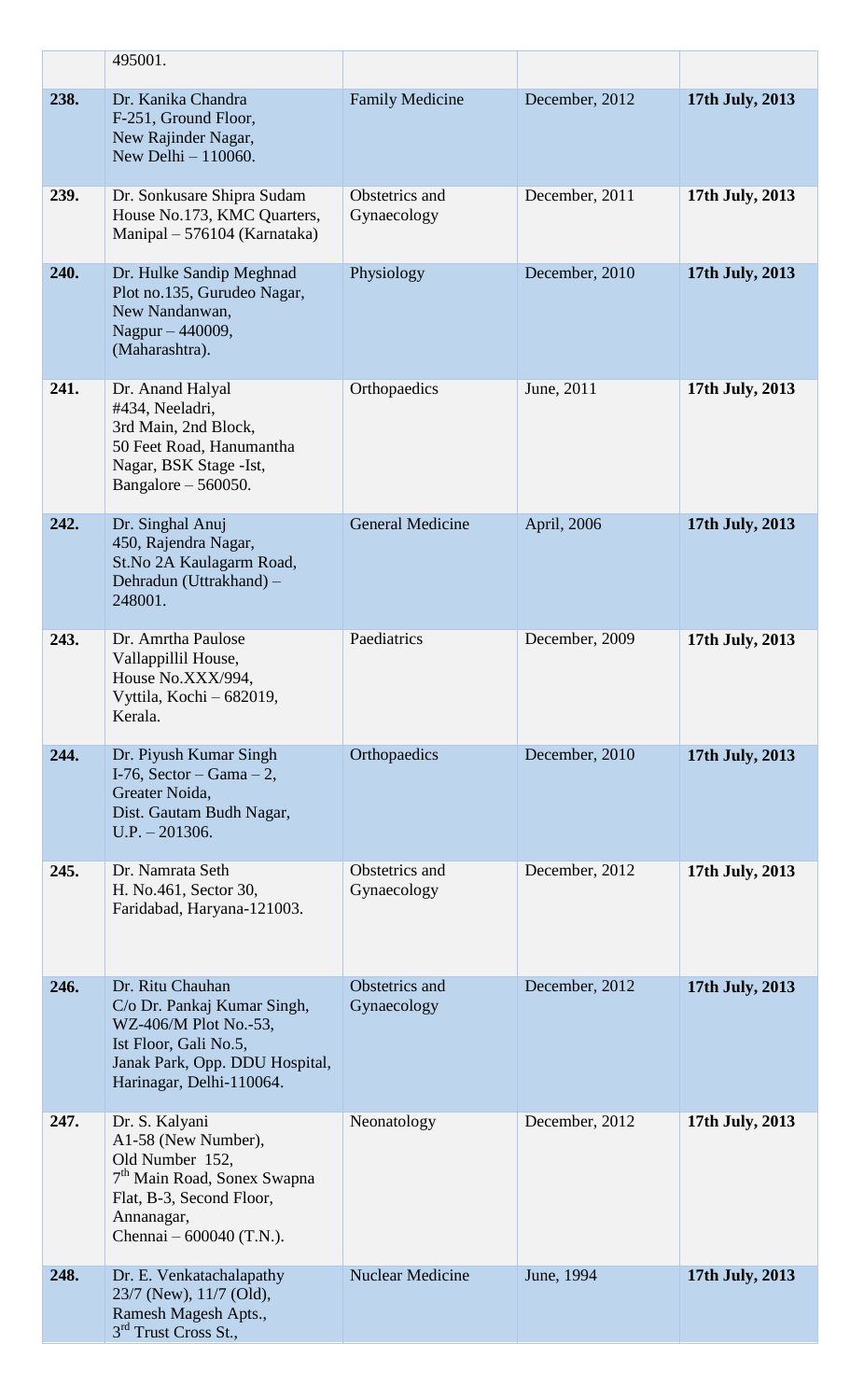|      | Mandavelipakkam,<br>Chennai – 600028 (T.N.).                                                                                                              |                               |                |                                     |
|------|-----------------------------------------------------------------------------------------------------------------------------------------------------------|-------------------------------|----------------|-------------------------------------|
| 249. | Dr. Mahalakshmi<br>Balasubramanyam<br>#40 <sup>th</sup> , 5 <sup>th</sup> Main, 7 <sup>th</sup> Cross,<br>Saraswatnipuram,<br>Mysore - 570009, Karnataka. | Ophthalmology                 | June, 2012     | 17th July, 2013                     |
| 250. | Dr. Eswara Raja T.<br>38, 5 <sup>th</sup> Main Road,<br>Thillai Ganga Nagar,<br>Nanganullur,<br>Chennai - 600061.                                         | Paediatrics                   | May, 2004      | 17th July, 2013                     |
| 251. | Dr. Paritosh Gogna<br>C-21, Green Park,<br>Palahi Road, Phagwara,<br>Punjab - 144401.                                                                     | <b>Orthopaedic Surgery</b>    | December, 2012 | $27th$ September,<br>2013           |
| 252. | Dr. Ankita Prasad<br>5/103, East End Apartments,<br>Mayur Vihar - I (Extension),<br>Near New Ashok Nagar Metro<br>Station, Delhi - 110096.                | Paediatrics                   | December, 2010 | $27th$ September,<br>2013           |
| 253. | Dr. Akshay Kumar Saxena<br>$H-60$ , Sector $-11$ ,<br>Noida, Gautam Budh Nagar,<br>$UP - 201301.$                                                         | Orthopaedics                  | June, 2010     | 27 <sup>th</sup> September,<br>2013 |
| 254. | Dr. Vivek Bindal<br>194-B, J & K Pocket,<br>Dilshad Garden,<br>Delhi - 110095.                                                                            | <b>General Surgery</b>        | December, 2009 | 27 <sup>th</sup> September,<br>2013 |
| 255. | Dr. Anuj Jain<br>Plot 52/c, Ist Floor,<br>Adinath Bhawan,<br>Near Jain Mandir,<br>R Block, Dilshad Garden,<br>Delhi - 110095.                             | Orthopaedics                  | December, 2011 | $27th$ September,<br>2013           |
| 256. | Dr. Aliza Mittal<br>Room No.57,<br>Resident Doctor's Hostel,<br>Safdarjung Hospital,<br>New Delhi - 110029.                                               | Paediatrics                   | December, 2012 | 27 <sup>th</sup> September,<br>2013 |
| 257. | Dr. Karthikeyan K.<br>B1, 38, P.R.P. Gardens,<br>Peelamedu,<br>Coimbatore $-641004$ .                                                                     | Otorhinolaryngology           | May, 2008      | $27th$ September,<br>2013           |
| 258. | Dr. Abhishek Ghatge<br>Gajanan Memorial Hospital,<br>Beside Balram Talkies,<br>Nehru Nagar,<br>Bilaspur (C.G.).                                           | <b>Orthopaedic Surgery</b>    | June, 2012     | $27th$ September,<br>2013           |
| 259. | Dr. Malpe Amit Suresh<br>B-32, Malpe Hospital,<br>Vivekananda Colony,<br>Amravati - 444606,                                                               | Obstetrics and<br>Gynaecology | December, 2011 | $27th$ September,<br>2013           |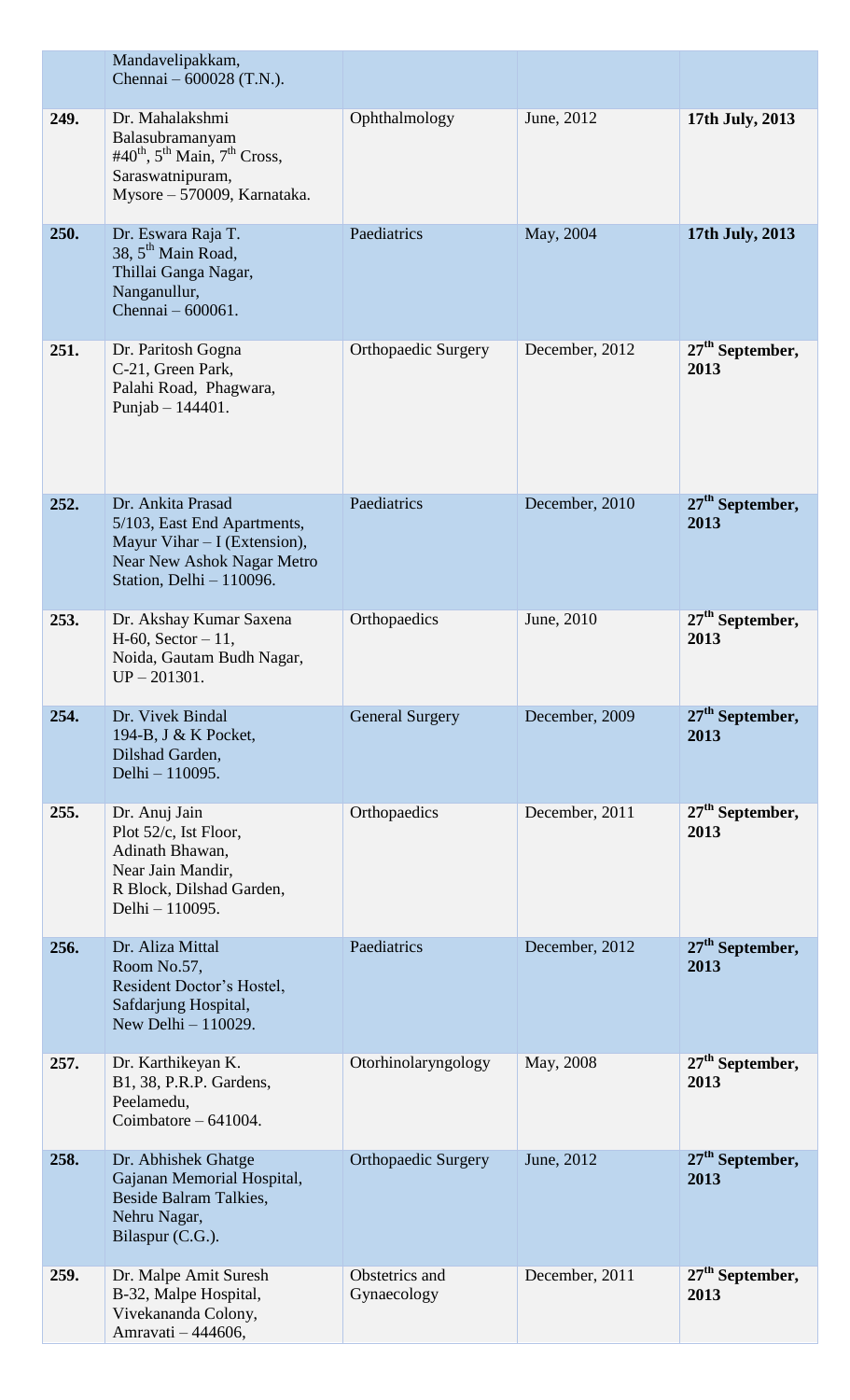|      | Maharashtra.                                                                                                                                                |                                   |                |                                     |
|------|-------------------------------------------------------------------------------------------------------------------------------------------------------------|-----------------------------------|----------------|-------------------------------------|
| 260. | Dr. Surabhi Vyas<br>B2A-115, Janakpuri,<br>New Delhi - 110058.                                                                                              | Radiodiagnosis                    | August, 2007   | 27 <sup>th</sup> September,<br>2013 |
| 261. | Dr. Jisha Nahar Musthafa<br>"Pleasant", Cheruvannur,<br>P.O. Feroke,<br>Calicut $-673631$ , Kerala.                                                         | Paediatrics                       | June, 2012     | $27th$ September,<br>2013           |
| 262. | Dr. Gayathri Vijayan B.<br>House No.707, Kavumkal,<br>Prasanth Nagar,<br>Ulloor, Medical College P.O.,<br>Trivandrum $-695011$ .                            | Anaesthesiology                   | June, 2011     | $27th$ September,<br>2013           |
| 263. | Dr. Smita Nawani<br>House No.1232,<br>Goyal Nursing Home, Arya<br>Nagar,<br>Kosi Kalan (Mathura) – 281403.                                                  | Obstetrics and<br>Gynaecology     | December, 2012 | $27th$ September,<br>2013           |
| 264. | Dr. Balaram Ravisankar<br>'Karthika' Parayath<br>High Road, Aluva,<br>Ernakulam, Kerala - 683101.                                                           | <b>Orthopaedic Surgery</b>        | June, 2012     | 27 <sup>th</sup> September,<br>2013 |
| 265. | Dr. Ravishekar N Hiremath<br>$C/O - N$ . S. Hiremath,<br>Postal Colony, Vidyagiri,<br>Bagalkot - 587102 (Karnataka).                                        | Social and Preventive<br>Medicine | December, 2012 | $27th$ September,<br>2013           |
| 266. | Dr. Bijayraj Rajanbabu<br>B-201/202, Kavya CHS,<br>Om Complex,<br>Deen Dayal Cross Road,<br>Thakurwadi, Dombivli (W),<br>Thane, Maharashtra - 421202.       | <b>Family Medicine</b>            | June, 2010     | $27th$ September,<br>2013           |
| 267. | Dr. Nair Divya Mohanchandran<br>B-201/202, Kavya CHS,<br>Om Complex,<br>Deen Dayal Cross Road,<br>Thakurwadi, Dombivli (W),<br>Thane, Maharashtra - 421202. | Ophthalmology                     | June, 2011     | $27th$ September,<br>2013           |
| 268. | Dr. Divya V.<br>72/37, Flat No.1,<br>Bhaggyam Kedar Apartments,<br>New Boag Road,<br>T. Nagar, Chennai $-600017$ .                                          | Obstetrics and<br>Gynaecology     | June, 2012     | 27 <sup>th</sup> September,<br>2013 |
| 269. | Dr. Chandramohan R.<br>No.114/82, $3rd$ Avenue,<br>A-Blcok, Anna Nagar,<br>Chennai - 600102,<br>Tamil Nadu.                                                 | <b>Orthopaedic Surgery</b>        | December, 2012 | $27th$ September,<br>2013           |
| 270. | Dr. Rudrajit Kanjilal<br>Flat 3, $2nd$ Floor,<br>45 Anjuman Ara Begum Row,<br>Kolkata - 700033. West Bengal.                                                | Neuro Surgery                     | December, 2012 | $27th$ September,<br>2013           |
| 271. | Dr. Tanmay Datta<br>Flat 2/2, 147/1,                                                                                                                        | <b>Orthopaedic Surgery</b>        | December, 2012 | $27th$ September,<br>2013           |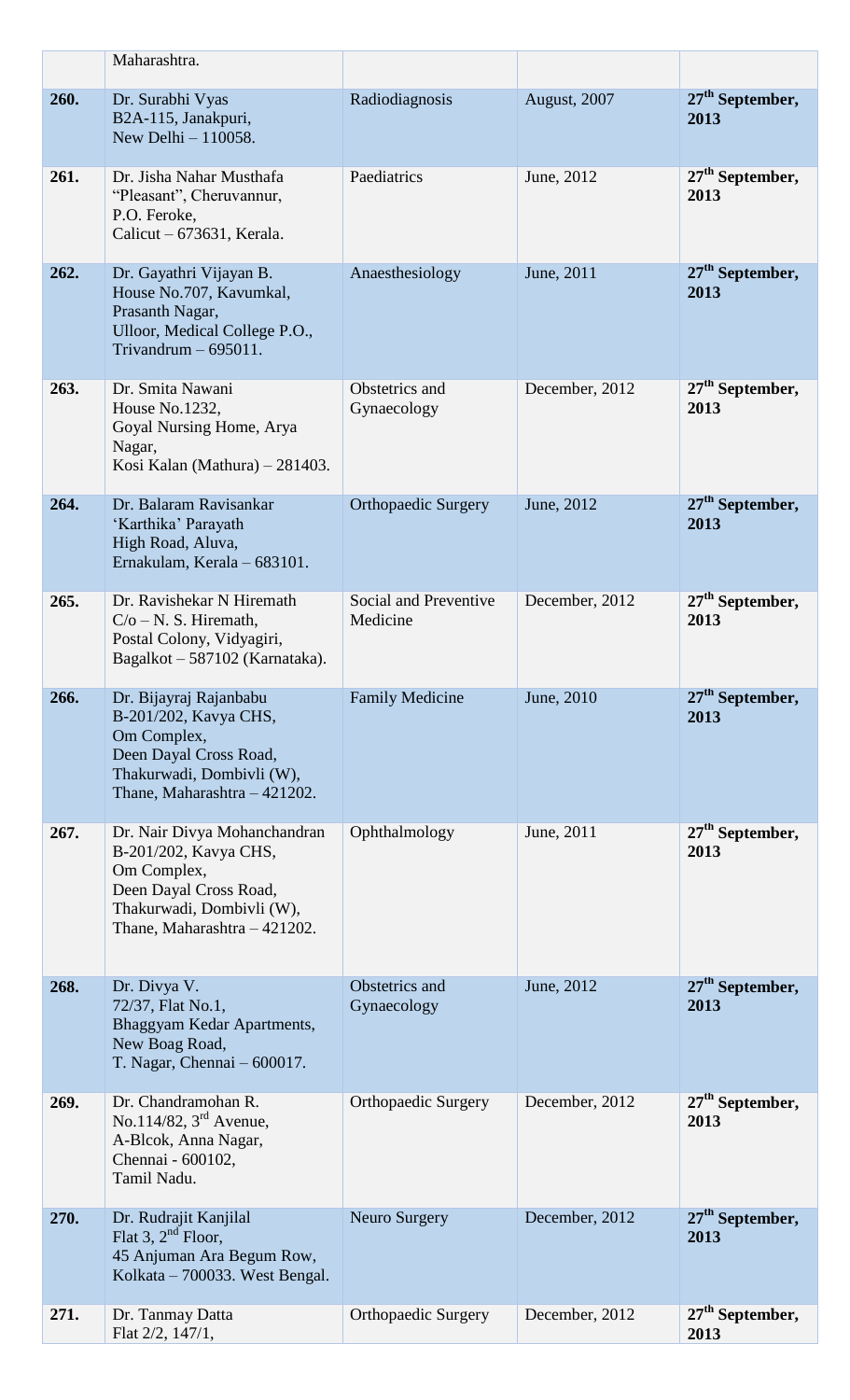|      | S. N. Roy Road,<br>Kolkata – 700038 (W.B.).                                                                                                                                 |                               |                |                                     |
|------|-----------------------------------------------------------------------------------------------------------------------------------------------------------------------------|-------------------------------|----------------|-------------------------------------|
| 272. | Dr. Ritendra Nath Talapatra<br>42 A, Mitra Para Road,<br>P.O. - Barasat; Dist. North 24<br>Parganas,<br>Kolkata - 700124, West Bengal.                                      | <b>General Medicine</b>       | December, 2012 | 27 <sup>th</sup> September,<br>2013 |
| 273. | Dr. Tuteja Sanesh Vijay<br>302, Sunny Estate (J),<br>Sion - Trombay Road,<br>Chembur, Mumbai - 400071.                                                                      | <b>Orthopaedic Surgery</b>    | December, 2012 | $27th$ September,<br>2013           |
| 274. | Dr. Joydeep Mukherjee<br>33, Sarat Bose Road,<br>PO - Rajbari Colony,<br>Kolkata – 700081.                                                                                  | <b>General Medicine</b>       | June, 2012     | 27 <sup>th</sup> September,<br>2013 |
| 275. | Dr. Sivaraman G.<br>#24, III Main Road,<br>Navasakti Nagar,<br>Kowndanpalayam,<br>Puducherry $-605009$ .                                                                    | Otorhinolaryngology           | December, 2011 | $27th$ September,<br>2013           |
| 276. | Dr. Banushree C.S.<br>Associate Professor,<br>Department of Pathology,<br>Indira Gandhi Medical College<br>and Research Institute,<br>Puducherry $-605009$ .                | Pathology                     | May, 2009      | 27 <sup>th</sup> September,<br>2013 |
| 277. | Dr. Sayan Paul<br>C/o Biplab Sarkar,<br>Flat No. 3097, Sector $-A$ ,<br>Pocket – B & e,<br>Vasant Kunj,<br>New Delhi - 110070.                                              | Radiotherapy                  | December, 2012 | $27th$ September,<br>2013           |
| 278. | Dr. Avadhesh Oli<br>P 127/3 Golden Jubilee<br>Complex,<br>Command Hospital (Air Force),<br>Bangalore - 560007.                                                              | Ophthalmology                 | December, 2012 | $27th$ September,<br>2013           |
| 279. | Dr. Nitesh Gahlot<br>B-30A, Gahlot Kuteer,<br>Karni Nagar, Pawan Puri,<br>Bikaner, Rajasthan - 334003.                                                                      | <b>Orthopaedic Surgery</b>    | June, 2012     | $27th$ September,<br>2013           |
| 280. | Dr. Binithadas C. A.<br>Binidale, TC 15/1796,<br>SMC Junction,<br>Vazhuthacaud,<br>Trivandrum, Kerala.                                                                      | Obstetrics and<br>Gynaecology | December, 2012 | $27th$ September,<br>2013           |
| 281. | Dr. (Brig.) Vivek Sharma<br>Professor & HOD,<br>Department of Radiodiagnosis &<br>Imaging, Armed Forces Medical<br>College, Sholapur Road,<br>Pune $-411040$ (Maharashtra). | Radiodiagnosis                | June, 1995     | $27th$ September,<br>2013           |
| 282. | Dr. Sreeram Prasad A V<br>Krishna Bhavan, Thittauelikkara,                                                                                                                  | Neurology                     | December, 2012 | 27 <sup>th</sup> September,<br>2013 |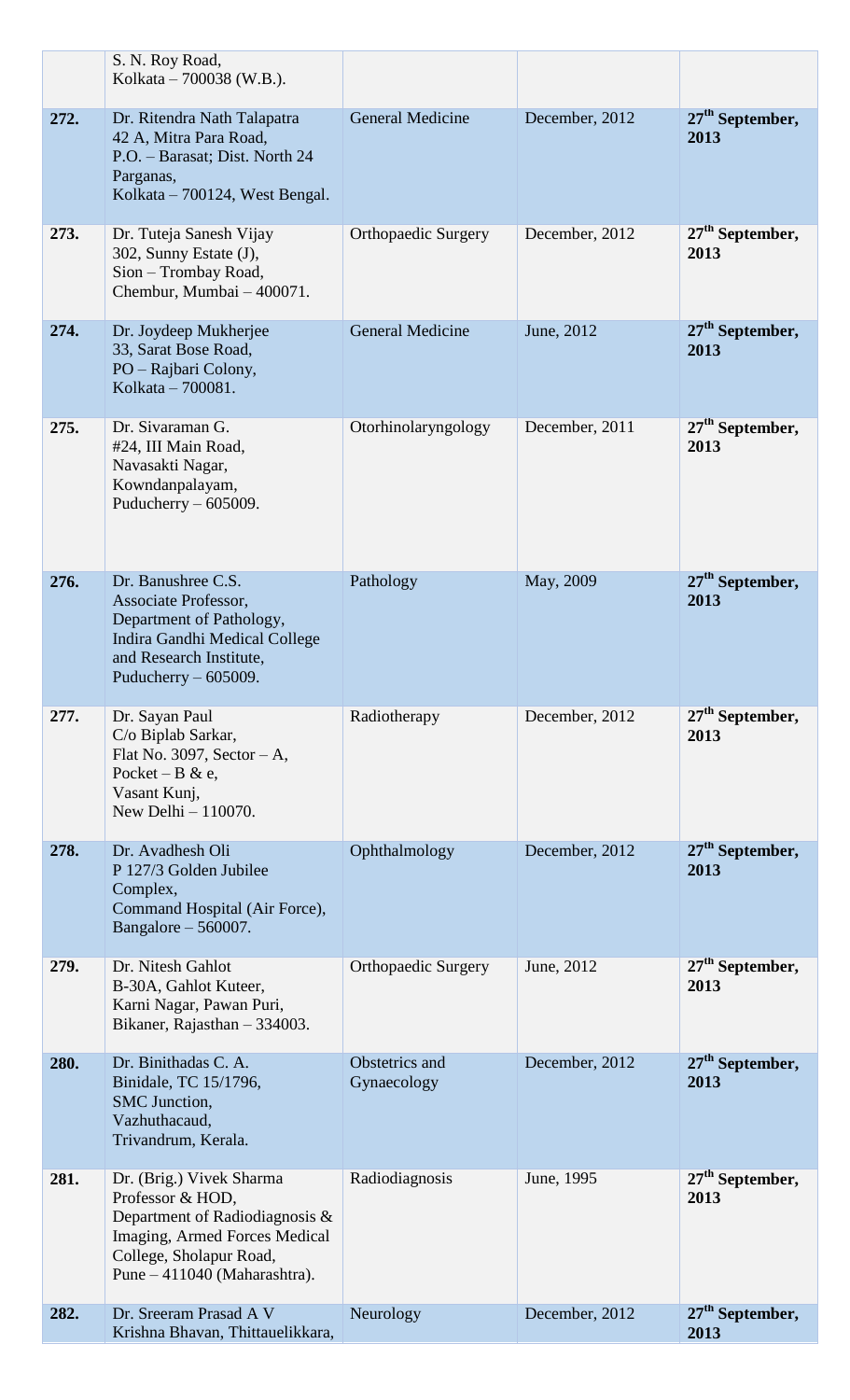|      | Balaramapuram P.O.,<br>Trivandrum - 695501. Kerala.                                                                                               |                                |                 |                                     |
|------|---------------------------------------------------------------------------------------------------------------------------------------------------|--------------------------------|-----------------|-------------------------------------|
| 283. | Dr. Vikas Singhal<br>C/o Dr. Y. B. Agarwal,<br>C-59, Trans Yamuna Colony,<br>Agra, U.P. - 282006.                                                 | Radiodiagnosis                 | May, 2009       | 27 <sup>th</sup> September,<br>2013 |
| 284. | Dr. Sarmistha Gupta<br>C/o Mr. K. N. Gupta,<br>81, Rani Bagh, Khandwa Road,<br>Indore $(M.P.) - 452001$ .                                         | Radiodiagnosis                 | October, 2000   | 27 <sup>th</sup> September,<br>2013 |
| 285. | Dr. Pallavi Gupta<br>B-516, Kamla Nagar,<br>Agra - 282005.                                                                                        | Radiodiagnosis                 | December, 2012  | $27th$ September,<br>2013           |
| 286. | Dr. Kakoly Bhattacharyya<br>L-702, Army Colony,<br>$Sector - 9$ , Nerul,<br>Navi- Mumbai - 400706.                                                | Radiodiagnosis                 | May, 2002       | 27 <sup>th</sup> September,<br>2013 |
| 287. | Dr. Harwani Yogesh Purshottam<br>112, Prernatirth Bunglows-II,<br>Jodhpur Cross Roads, Setellite,<br>Opp Star Bazaar,<br>Ahmedabad - 380015.      | <b>General Medicine</b>        | September, 2009 | $27th$ September,<br>2013           |
| 288. | Dr. Arpit Goyal<br>B-516, Kamla Nagar,<br>Agra $-282005$ .                                                                                        | <b>Orthopaedic Surgery</b>     | December, 2012  | 27 <sup>th</sup> September,<br>2013 |
| 289. | Dr. Shreyas Laxman Palav<br>101, Shree Ganesh Chhaya CHS,<br>Ganesh Chowk,<br>Bunder Pakhadi Road,<br>Charkop, Kandivali (W),<br>Mumbai - 400067. | Ophthalmology                  | December, 2006  | $27th$ September,<br>2013           |
| 290. | Dr. More Anjali Anant<br>101, Shree Ganesh Chhaya CHS,<br>Ganesh Chowk, Bunder Pakhadi<br>Road, Charkop, Kandivali (W),<br>Mumbai - 400067.       | Dermatology $&$<br>Venereology | May, 2008       | 27 <sup>th</sup> September,<br>2013 |
| 291. | Dr. Pathak Abhishek D K Pathak<br>P-2/97C, Satwari Officers<br>Colony,<br>Satwari Cantt.,<br>Jammu, J & K $-$ 180003.                             | <b>General Medicine</b>        | December, 2012  | $27th$ September,<br>2013           |
| 292. | Dr. Laiphrakpam Ranjit Singh<br>4/V RIMS Doctors Colony,<br>Lamphelpat, - 795004,<br>Imphal, Manipur.                                             | Obstetrics and<br>Gynaecology  | June, 2011      | $27th$ September,<br>2013           |
| 293. | Dr. Rajeev Vashisth<br>Flat No. 3210,<br>Defence Society (TBRL),<br>Sector 51D,                                                                   | Cardio Thoracic<br>Surgery     | November, 2005  | $27th$ September,<br>2013           |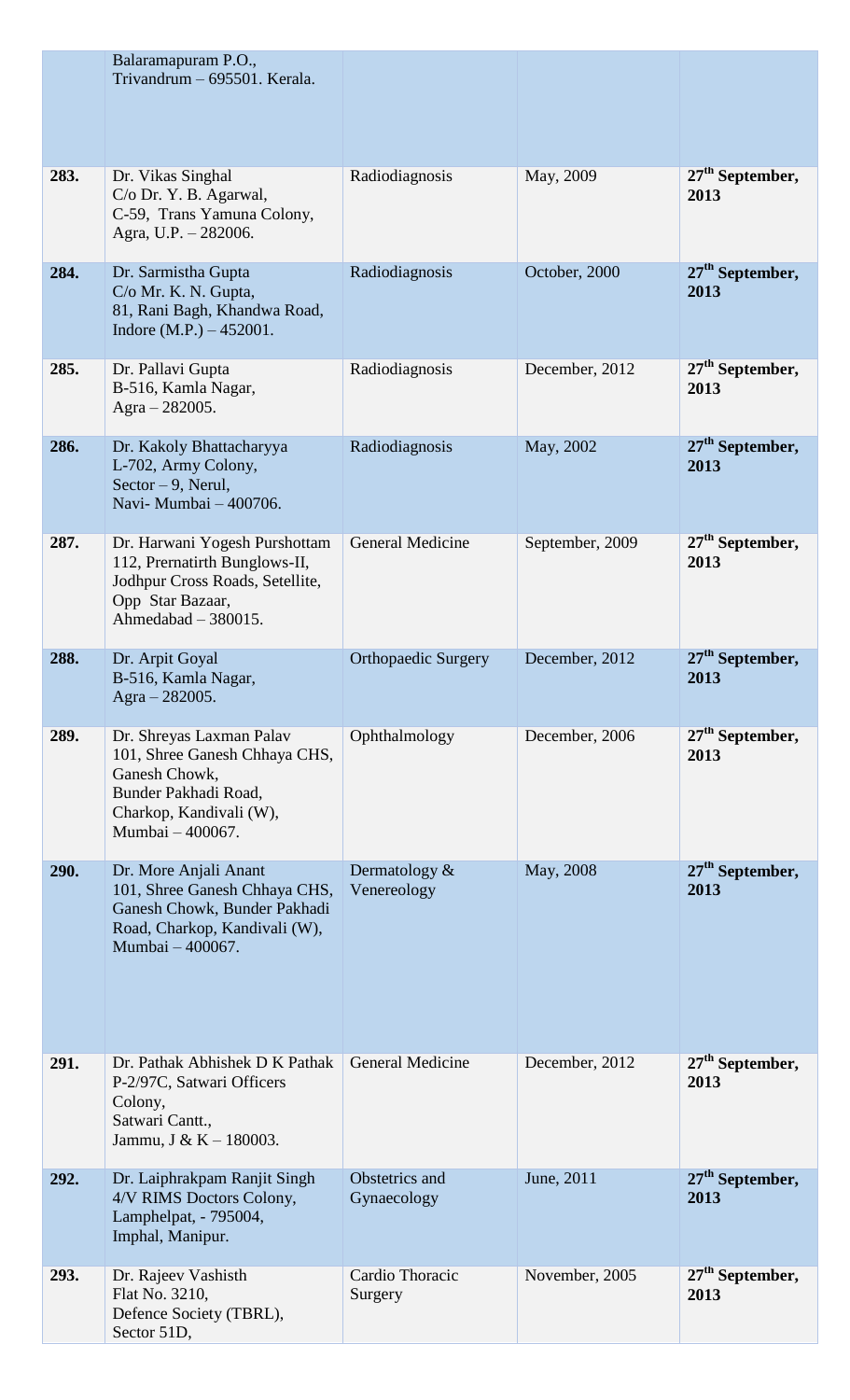|      | Chandigarh $-160047$ .                                                                                                              |                               |                |                                     |
|------|-------------------------------------------------------------------------------------------------------------------------------------|-------------------------------|----------------|-------------------------------------|
| 294. | Dr. Tarun Bhatnagar<br>C-403, Sabka Ghar CGHS,<br>Plot No. 23, Sector $-6$ ,<br>Dwarka, Delhi - 110075.                             | <b>Respiratory Diseases</b>   | December, 2010 | $27th$ September,<br>2013           |
| 295. | Dr. Manish Singh<br>4/442, Ist Cross Street,<br>Kalaivanar, Gorimedu,<br>Puducherry $-605006$ .                                     | Neuro Surgery                 | December, 2011 | $27th$ September,<br>2013           |
| 296. | Dr. Dewang Angmo<br>$C-III/150$ , Sector - 36,<br>Noida, U.P. - 201301.                                                             | Ophthalmology                 | December, 2011 | $27th$ September,<br>2013           |
| 297. | Dr. Hari Prasad Seenappa<br>No.19 Ojalahalli,<br>Somayajalahalli (Post),<br>Srinivaspur, Taluk,<br>Kolar (Dt.), Karnataka – 563138. | Orthopaedics                  | December, 2010 | $27th$ September,<br>2013           |
| 298. | Dr. Goutham C.<br>#40, 5th Main,<br>7th Cross, Saraswathipuram,<br>Mysore - 570009 (Karnataka).                                     | Neuro Surgery                 | December, 2010 | $27th$ September,<br>2013           |
| 299. | Dr. Sanjay Sharma<br>P 18/7, Married Officers<br>Accommodation,<br>Army Hospital $(R & R)$ ,<br>Delhi Cantt. - 110010.              | Surgical<br>Gastroenterology  | May, 2009      | 27 <sup>th</sup> September,<br>2013 |
| 300. | Dr. Trehan Vikram<br>B-39, St. Anns Residency<br>Society,<br>$Plot - 8A$ , $Section - 7$ ,<br>Dwarka, Delhi - 110075.               | <b>General Surgery</b>        | June, 2010     | 27 <sup>th</sup> September,<br>2013 |
| 301. | Dr. Dronacharyya Raut<br>A-502 Young Aheria CGHS<br>Ltd.,<br>Plot No.2, Sector $-7$ ,<br>Dwarka, New Delhi - 110075.                | <b>General Surgery</b>        | May, 2009      | 27 <sup>th</sup> September,<br>2013 |
| 302. | Dr. Satvinder Singh Bakshi<br>B-2, Pushpa Complex,<br>No.-15, Bharathi Street,<br>Anandha Nagar,<br>Pondicherry $-605009$ .         | Otorhinolaryngology           | December, 2010 | $27th$ September,<br>2013           |
| 303. | Dr. Mohammad Usman Khan<br>198/56A, Ramesh Market,<br>East of Kailash,<br>New Delhi - 110065.                                       | <b>Orthopaedic Surgery</b>    | June, 2012     | $27th$ September,<br>2013           |
| 304. | Dr. Deepak Mishra<br>154, Janki Nagar,<br>P.O. - Bazardiha,<br>Varanasi - 221109 (U.P.).                                            | Ophthalmology                 | December, 2012 | $27th$ September,<br>2013           |
| 305. | Dr. Ginoya Sweta Ramnikbhai<br>"Mantram", Shramjivi Co-op                                                                           | Obstetrics and<br>Gynaecology | December, 2012 | $27th$ September,<br>2013           |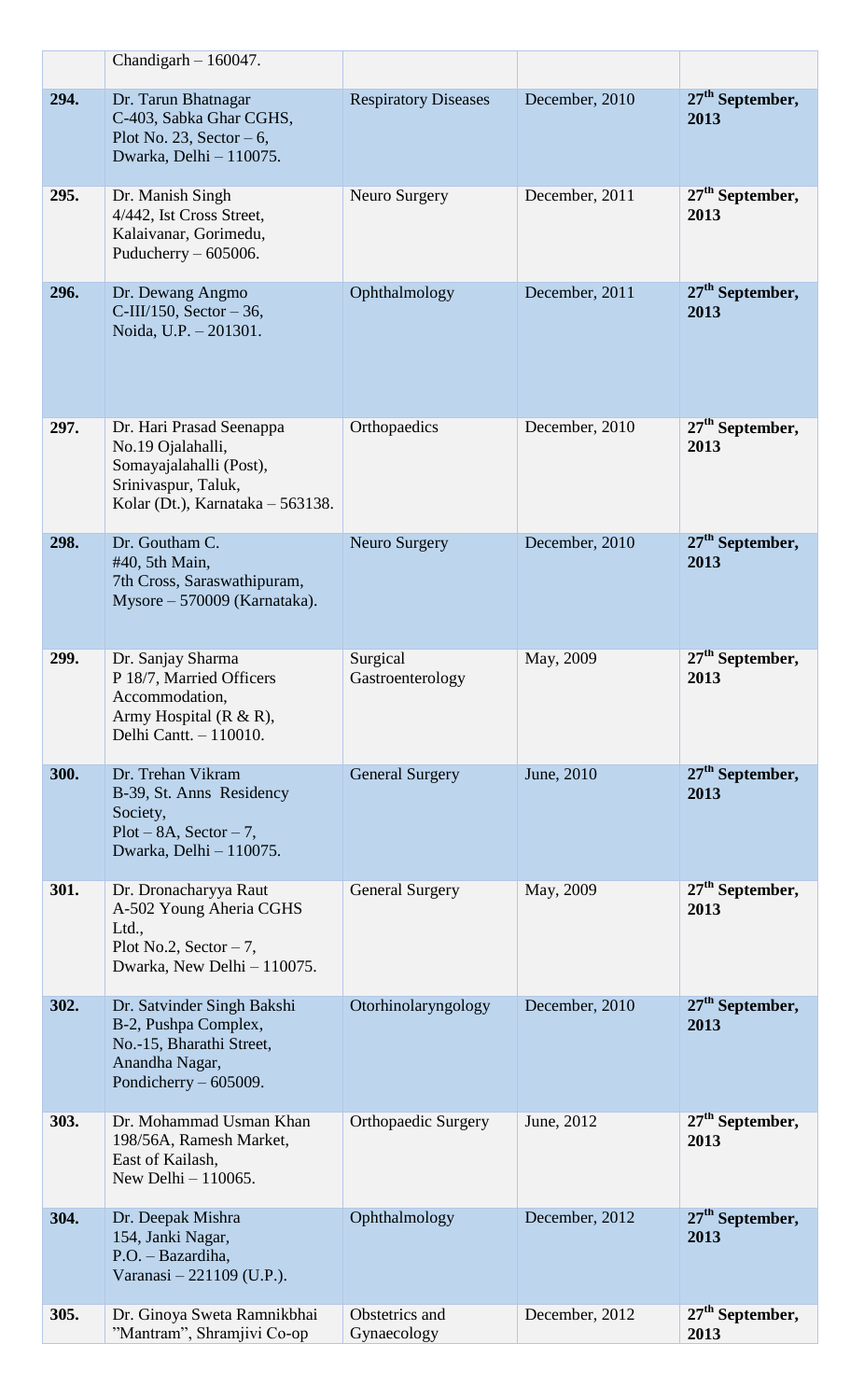|      | Society,<br>Opp. Bera – Munga School,<br>Dhebar Main Road,<br>Rajkot $-360002$ , Gujarat.                                                            |                                   |                     |                                     |
|------|------------------------------------------------------------------------------------------------------------------------------------------------------|-----------------------------------|---------------------|-------------------------------------|
| 306. | Dr. Gediya Hetal Kamleshkumar<br>"Mantram", Shramjivi Co-op.<br>Society, Opp. Bera - Munga<br>School, Dhebar Main Road,<br>Rajkot – 360002, Gujarat. | Pathology                         | June, 2012          | $27th$ September,<br>2013           |
| 307. | Dr. Kabeer A.<br>Rose Garden, Poongode,<br>Alathur, Palakkad (DT),<br>Kerala $-678541$ .                                                             | <b>Orthopaedic Surgery</b>        | December, 1998      | $27th$ September,<br>2013           |
| 308. | Dr. Das Ashishkumar<br>Pramodbhai<br>13, Bimal Park,<br>Pawanchakki Road,<br>Nadiad - 387002 (Gujarat).                                              | Paediatrics                       | December, 2012      | 27 <sup>th</sup> September,<br>2013 |
| 309. | Dr. Anwar Salih K. K.<br>Chief Medical Officer,<br>Indira Gandhi Hospital,<br>Kavaratti,<br>U.T. of Lakshadweep – 682555.                            | <b>General Medicine</b>           | December, 2012      | $27th$ September,<br>2013           |
| 310. | Dr. Ramesh Kumar R.<br>$2/51$ , Therpatty (PO),<br>Dharapuram (TK)<br>Tiruppur (DT),<br>Tamil Nadu - 638673.                                         | Paediatrics                       | June, 2010          | $27th$ September,<br>2013           |
| 311. | Dr. Rajesh Reddy Sannareddy<br>F-16/A, Madhura Nagar,<br>Hyderabad,<br>Andhra Pradesh-500038.                                                        | Neuro Surgery                     | December, 2011      | $27th$ September,<br>2013           |
| 312. | Dr. Ravi V.<br>49/697S, "Sreelakam",<br>Rajiv Nagar, Elamakkara,<br>Kochi, Kerala - 682026.                                                          | Oral and Maxillofacial<br>Surgery | <b>March</b> , 2003 | 27 <sup>th</sup> September,<br>2013 |
| 313. | Dr. Nitin Puri<br>S/o Dr. A. K. Puri,<br>55/62-Garden Colony,<br>Near G.T.B. Nagar,<br>P.O. Tower Town Enclave,<br>Jalandhar $- 144014$ (Punjab).    | Ophthalmology                     | May, 2008           | $27th$ September,<br>2013           |
| 314. | Dr. Sandhya A. K.<br>Thejas, 33/3095 C,<br>Mari Kunnu P.O. Kozhikode,<br>Kerala - 673012.                                                            | Obstetrics and<br>Gynaecology     | October, 2009       | 27 <sup>th</sup> September,<br>2013 |
| 315. | Dr. Satyam<br>C/o Rakesh Kumar,<br>D-II/B3, Moti Bagh-1,<br>New Delhi $-110021$ .                                                                    | Radiodiagnosis                    | December, 2011      | $27th$ September,<br>2013           |
| 316. | Dr. Preet Mohinder Singh<br>133 Adarsh Nagar,<br>Jalandhar City,<br>Punjab - 144 008.                                                                | Anaesthesiology                   | December, 2012      | $27th$ September,<br>2013           |
| 317. | Dr. Borle Anuradha Purushottam                                                                                                                       | Anaesthesiology                   | December, 2012      | $27th$ September,                   |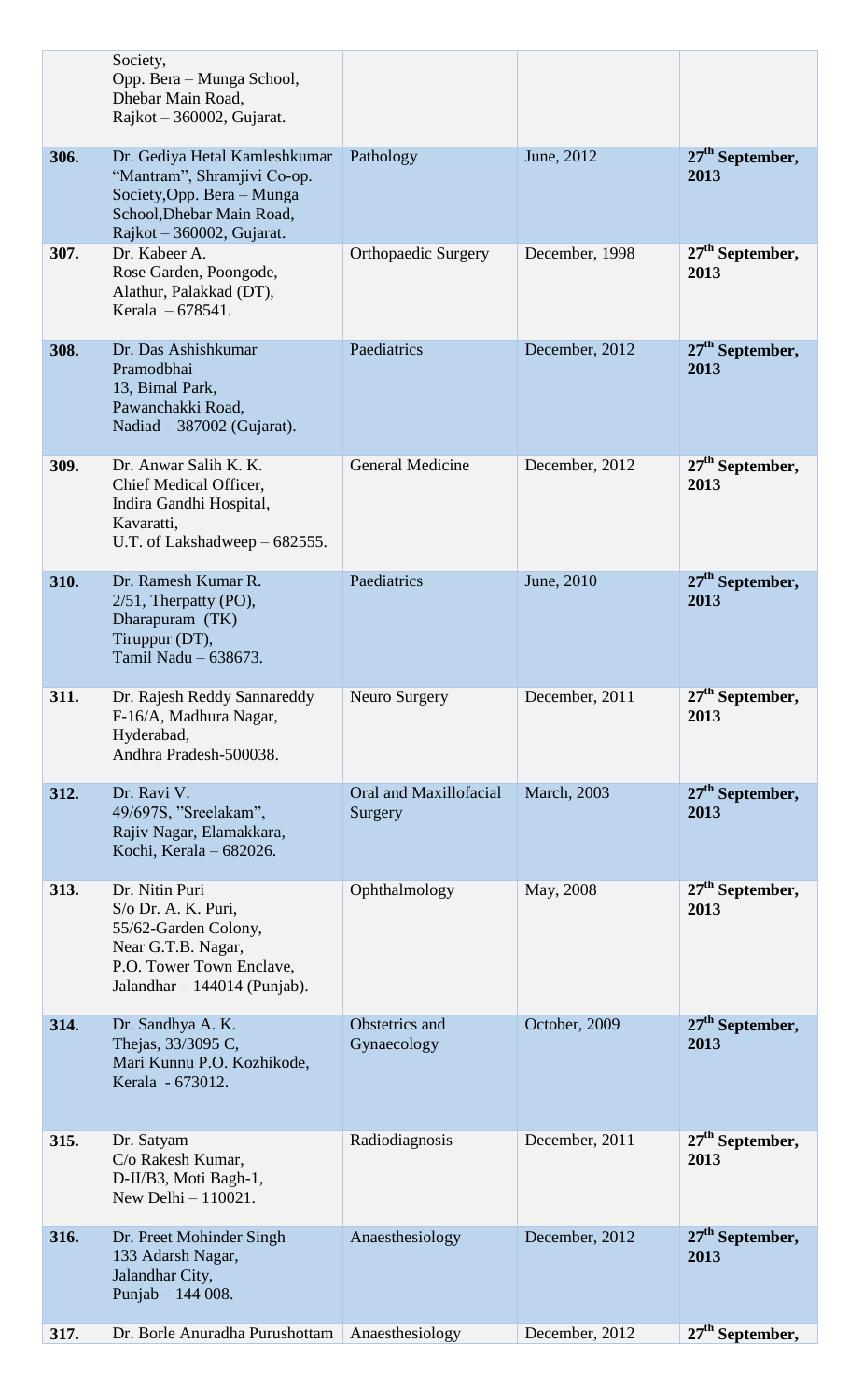|      | Room No.55,                                                                                                                                                |                               |                | 2013                                |
|------|------------------------------------------------------------------------------------------------------------------------------------------------------------|-------------------------------|----------------|-------------------------------------|
|      | Hostel No.9, AIIMS.,<br>New Delhi - 110029.                                                                                                                |                               |                |                                     |
| 318. | Dr. Promode Ranjan Roy<br>C/o Ramani Mohan Roy,<br>Vill. Chandan Pur, (Near Urban<br>Water Tank) P.O. Barpeta Road,<br>Dist. Barpeta,<br>Assam $-781315$ . | <b>Family Medicine</b>        | December, 2012 | 27 <sup>th</sup> September,<br>2013 |
| 319. | Dr. Seena K.<br>Karam Thodi House,<br>Pranavam,<br>Cherpulasserry (PO),<br>Palakkad (Dist.),<br>Kerala $-679503$ .                                         | Obstetrics and<br>Gynaecology | December, 2012 | $27th$ September,<br>2013           |
| 320. | Dr. Harikrishna D.<br>Anand Gardens,<br><b>B/H Nellikavu Temple,</b><br>Karaparamba, Calicut - 10,<br>Kerala.                                              | Cardiology                    | December, 2011 | $27th$ September,<br>2013           |
| 321. | Dr. Tanveer Hussain<br>R/o Botashah Colony,<br>Lane No.11, House No.4,<br>Lal Bazar, Srinagar $-190011$ .<br>Jammu and Kashmir.                            | Anaesthesiology               | June, 2012     | $27th$ September,<br>2013           |
| 322. | Dr. Aslam Aziz Rizvi<br>C-1, Taj Enclave,<br>Geeta Colony,<br>Delhi - 110031.                                                                              | Anaesthesiology               | June, 2012     | 27 <sup>th</sup> September,<br>2013 |
| 323. | Dr. Apoorv Grover<br>19, Siri Fort Road,<br>New Delhi - 110049.                                                                                            | Ophthalmology                 | December, 2012 | $27th$ September,<br>2013           |
| 324. | Dr. Anuja Jayant Joshi<br>10, Trimbakeshwar,<br>Chittaranjan Road,<br>Vile Parle (East),<br>Mumbai - 400057.                                               | Obstetrics &<br>Gynaecology   | December, 2012 | $27th$ September,<br>2013           |
| 325. | Dr. B. Roy Wilson Armstrong<br>5D Akshaya Appartments,<br>Dr. Subbarayan Street,<br>Tatabad, Coimbatore - 641012.                                          | <b>Orthopaedic Surgery</b>    | December, 2012 | $27th$ September,<br>2013           |
| 326. | Lt. Col. (Dr.) Vishal Vishnu<br>Tewari<br>65/64, Urban Village,<br>Manekshaw Marg,<br>Delhi Cantt. - 110010.                                               | Neonatology                   | December, 2011 | 27 <sup>th</sup> September,<br>2013 |
| 327. | Dr. Dimple Ajmera<br>$L-4$ , A-Wing,<br>R. No.602, Ashwath CHS,<br>Pratiksha Nagar, Sion (E),<br>Mumbai - 400022, Maharashtra.                             | Obstetrics and<br>Gynaecology | June, 2012     | $27th$ September,<br>2013           |
| 328. | Dr. Subodh Bansal<br>Bansal Clinic,<br>Street No.4, First Chowk,                                                                                           | Dermatology &<br>Venereology  | October, 2005  | 27 <sup>th</sup> September,<br>2013 |